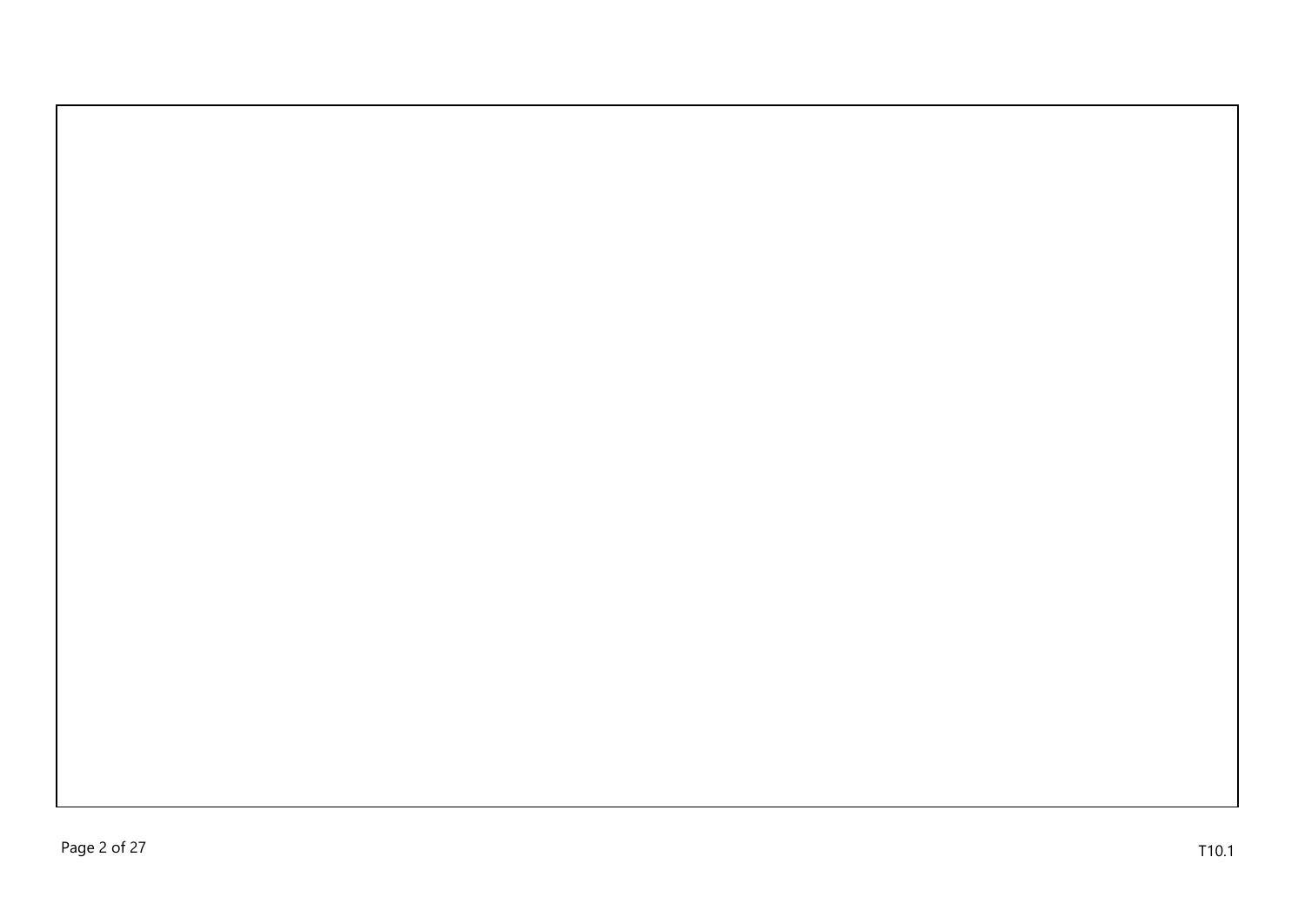| #               | Island | House Name        | Name                            | Sex | National ID | ، ه ، ره<br>مر، مر            | يترىثر                                                                          |
|-----------------|--------|-------------------|---------------------------------|-----|-------------|-------------------------------|---------------------------------------------------------------------------------|
| Male'           |        |                   |                                 |     |             |                               |                                                                                 |
|                 | Male'  | Ma. Alihiya       | <b>AISHATH MAUMOON</b>          | F   | A042566     | ور. د وره                     | أمار منعم واردوده                                                               |
| $ 2\rangle$     | Male'  | Ma. Alihiya       | Ismail Aiham Ibrahim            | M   | A132548     | دړ٠ رنور پژ                   |                                                                                 |
| $\vert$ 3       | Male'  | Ma. Anvaaru       | Fathimath Zaeema                | F   | A100392     | כ <i>חי ה</i> יינפיק          | توجوختم تميز                                                                    |
| $\vert$ 4       | Male'  | Ma. Anvaaru       | Mifrah Saeed                    | M   | A334323     | בו. ה'ייש"ב                   | وومرژ خرور                                                                      |
| $\overline{5}$  | Male'  | Ma. Anvaaru       | Aaiza Saeed                     | F   | A334325     | כ <i>חי ה</i> יית ביב         | ە ئەرنى سىمەتىر                                                                 |
| $6\overline{6}$ | Male'  | Ma. Asaree Villa  | Ahmed Musthafa                  | M   | A042798     | دە ئەسئىيدە ۋ                 | رور و و دره<br>دروند و جوړ                                                      |
| $\overline{7}$  | Male'  | Ma. Asaree Villa  | Yamleeha Mohamed                | F   | A043164     | <br>  <i>دە</i> نەسەمبەرى     | و رە ر د<br><i>د بە</i> پەر<br>أترد بورش                                        |
| 8               | Male'  | Ma. Asaree Villa  | Abdulla Nasr Muhammad           | M   | A058254     | دە بە ئەسكىپ يوق              | مَصْعَرِ اللَّهُ سَرَبْ وَسَامَ وَسَرَمَ مَنْ                                   |
| 9               | Male'  | Ma. Asaree Villa  | Fathimath Ahmed                 | F   | A125589     | دە · م <sup>ە</sup> سەئىرە بۇ | و دو ده دو                                                                      |
| 10              | Male'  | Ma. Asaree Villa  | Thamleeka Mohamed               | F   | A342281     | دە. ئەسكىرە ب <sup>ى</sup>    | و ره ر و<br>تر پر ژنر<br>رء پيءَ په مخ                                          |
| 11              | Male'  | Ma. Athamaa Villa | Shamoon Mohamed                 | M   | A032386     | در مۇۋە <sub>ۋ</sub>          | ر و دوه و رور و .<br>شرورس و برابرو تر                                          |
| 12              | Male'  | Ma. Athamaa Villa | Abdulla Naeem Mohamed           | M   | A033105     | در مۇۋەپى<br>دەر مۇۋەپ        | رەداللە سَمرٍ دىرەرد                                                            |
| 13              | Male'  | Ma. Athamaa Villa | Faiza Mohamed                   | F   | A034028     | ٦٠٠ مۇۋەپ                     | قرمری وره د و                                                                   |
| 14              | Male'  | Ma. Athamaa Villa | Ali Naeem Mohamed               | M   | A039636     | وړ· موځونځ                    | ړی شمړی وره ده.                                                                 |
| 15              | Male'  | Ma. Athamaa Villa | Suwaida Rasheed                 | F   | A042561     | دە. ئەنزۈرگە                  | شقور موسيقو                                                                     |
| 16              | Male'  | Ma. Athamaa Villa | Ahmed Naeem Mohamed             | M   | A044666     | در رزوٌ وژ                    | גפנד תגב בגםנב                                                                  |
| 17              | Male'  | Ma. Athamaa Villa | Abdul Ghafoor Mohamed           | M   | A057277     | در رزوٌ وژ                    | ג ם כם גדב כגם גב<br>השיניכת ניג כגרכינ                                         |
| 18              | Male'  | Ma. Athamaa Villa | Mohamed Mimrah Abdul<br>Ghafoor | M   | A064218     | در رزه و څو څ                 | כנסגב סשם גםפסג <del>מב</del><br>כ <i>ג</i> וגבת <i>בכינג ג</i> םת <i>בור</i> ב |
| 19              | Male'  | Ma. Athamaa Villa | Fathimath Suiza                 | F   | A120753     | در رزوٌ وِ وَ                 | توجوخو سنهديج                                                                   |
| 20              | Male'  | Ma. Athamaa Villa | Aminath Malsa Abdul Ghafoor     | F   | A149613     | [ <i>دە: مۇۋە</i> بۇ          | ه در ده ده ده دود د                                                             |
| 21              | Male'  | Ma. Athamaa Villa | Mohamed Jubran Shamoon          | M   | A166530     | در رزوٌ وِ وَ                 | وره رو وه ده در ده ده<br>دربردن نع ه برس شور پرس                                |
| 22              | Male'  | Ma. Beevaamathi   | Abdul Hameed Ahmed              | M   | A081281     | در په وگړې                    | גפכפיק ב גפניק                                                                  |
| 23              | Male'  | Ma. Boagan Villa  | Shahindha Ismail                | F   | A039179     | ور مى موقى                    | شرىرىدىگە بەسىۋىرى                                                              |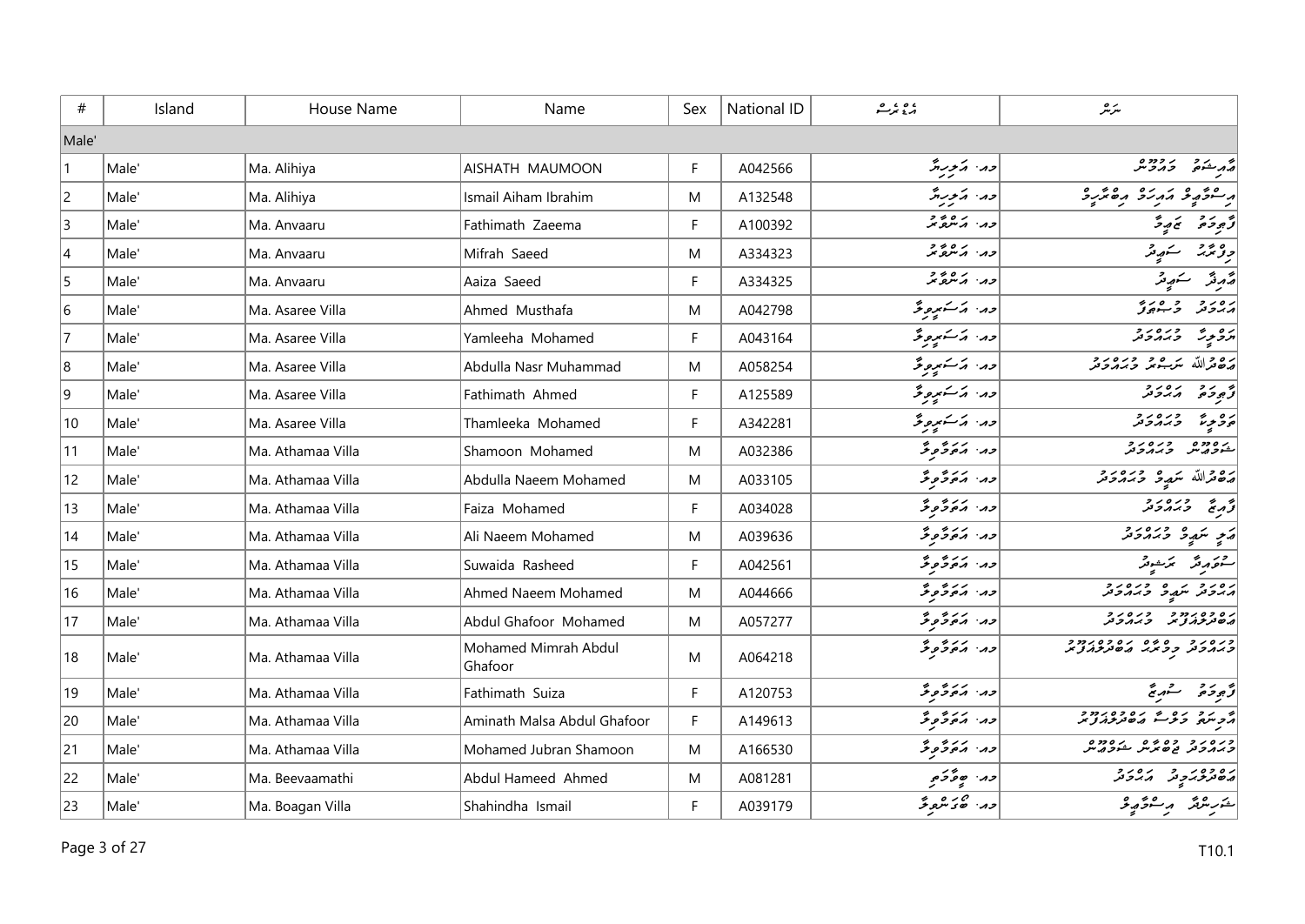| 24           | Male' | Ma. Boagan Villa  | Hussain Ismail         | M           | A041757 | حەر ئەرەپە ئەھمەتىسى ئە                | برسكريش وستتخفي                                 |
|--------------|-------|-------------------|------------------------|-------------|---------|----------------------------------------|-------------------------------------------------|
| 25           | Male' | Ma. Boagan Villa  | Guraisha Ismail        | F           | A049703 | در قدیم دیگر                           | ە سەۋەپە بى<br>تحترم يتح                        |
| 26           | Male' | Ma. Boagan Villa  | Fayyaz Ismail          | M           | A051313 | 7. قاد شهورمح                          | رە ب <sub>ە</sub> م<br>بر شۇ پەيۋ               |
| 27           | Male' | Ma. Boagan Villa  | AISHATH SHAHEEN ISMAIL | F           | A051734 | در گ <sup>ره</sup> دهدگ                | مەر خىقى خىر سىر بەسىر مەنى                     |
| 28           | Male' | Ma. Boagan Villa  | Hassan Ismail          | M           | A057234 | دە. ئەن ئىروگ                          | برسكش وستوكوفر                                  |
| 29           | Male' | Ma. Boagan Villa  | Ahmed Ismail           | M           | A059099 | در همزمونځ                             | رەر دىگەنى                                      |
| 30           | Male' | Ma. Boagan Villa  | Ibrahim Ismail         | M           | A063911 | وربه وهم وعمر                          | رەنزىر رىشۇر                                    |
| 31           | Male' | Ma. Boagan Villa  | Yasser Ismail          | M           | A071360 | ەر، ھىمبى ئىچە ئىچ                     | ە ئەسىر ئەر ئەر ئۇيرى                           |
| 32           | Male' | Ma. Boagan Villa  | UMAR ANAAN NASEEM      | M           | A149612 | حدر صحيح محمد حر                       | ور و بر په کرسود                                |
| 33           | Male' | Ma. Boagan Villa  | AHMED RABAAH NASEEM    | M           | A166524 | ٦٠٥ - ٢٥ مرجو گر                       | ړه د د برخه ترسرو                               |
| 34           | Male' | Ma. Boagan Villa  | Sarah Ali              | F           | A327821 | ٦٠٥ - ٢٥ شهرمً                         | ستانتر الأمو                                    |
| 35           | Male' | Ma. Boagan Villa  | Aminath Shafyau Rameez | F           | A333127 | وړ٠ ځی شوڅ                             | הכתים בניתה תכם                                 |
| 36           | Male' | Ma. Boagan Villa  | Fathmath Eafa Rameez   | F           | A333249 | در گرده پژو <del>گ</del> ر             | أزودكم وزمري                                    |
| 37           | Male' | Ma. Boagan Villa  | Harvey Hassan          | M           | A337244 | وړ· ځوړ خوږ                            | يژ <sub>مو</sub> برسکار                         |
| 38           | Male' | Ma. Care Rest     | Shareefa Ibrahim       | F           | A038297 | <i>ב</i> ת· את האת האפים               | أشورة وهترره                                    |
| 39           | Male' | Ma. Care Rest     | Fathmath Shaliya       | F           | A043963 | <i>כור א</i> וא <sub>אי א</sub> לי קים | ژوده څرنژ                                       |
| 40           | Male' | Ma. Care Rest     | Mohamed Shaneez        | M           | A043964 | בו. יו הבבל בים                        | ورەرو شەرج                                      |
| 41           | Male' | Ma. Care Rest     | Ahmed Shinaz           | M           | A043965 | <i>כە. ئا</i> رىرىگرىش ۋە              | أزرو والمعارض                                   |
| 42           | Male' | Ma. Care Rest     | Mariyam Shadiya        | F           | A043981 |                                        | ستگە تەرىگر<br>تر جمهور و<br>تر <i>جم</i> هور و |
| $ 43\rangle$ | Male' | Ma. Care Rest     | Ali Shifau             | M           | A122798 | בו. יול גל בים                         | ړې شوره.<br>مړ                                  |
| 44           | Male' | Ma. Care Rest     | Aminath Shahula        | $\mathsf F$ | A154425 | בו. יו היי היים                        | وحريرة المشروع                                  |
| 45           | Male' | Ma. Coconut House | Mohamed Shafeeg        | M           | A039236 | בתי עש מפגר פ                          | ورەر دىر.                                       |
| 46           | Male' | Ma. Coconut House | Hassan Mujah           | M           | A042139 | בגי עש שפיק פ                          | يرك مراقبة والمحرج                              |
| 47           | Male' | Ma. Coconut House | Ali Imran              | M           | A043504 | בגי עש שפיק פ                          | ەير مەدىمى                                      |
| 48           | Male' | Ma. Coconut House | Ibrahim Adam Manik     | M           | A069066 |                                        |                                                 |
| 49           | Male' | Ma. Coconut House | Fathimath Sana Shafeeg | F           | A370521 | 222000                                 | ژُهِ دَمْ دَ سَرَ سَرَ دِ ژ                     |
|              |       |                   |                        |             |         |                                        |                                                 |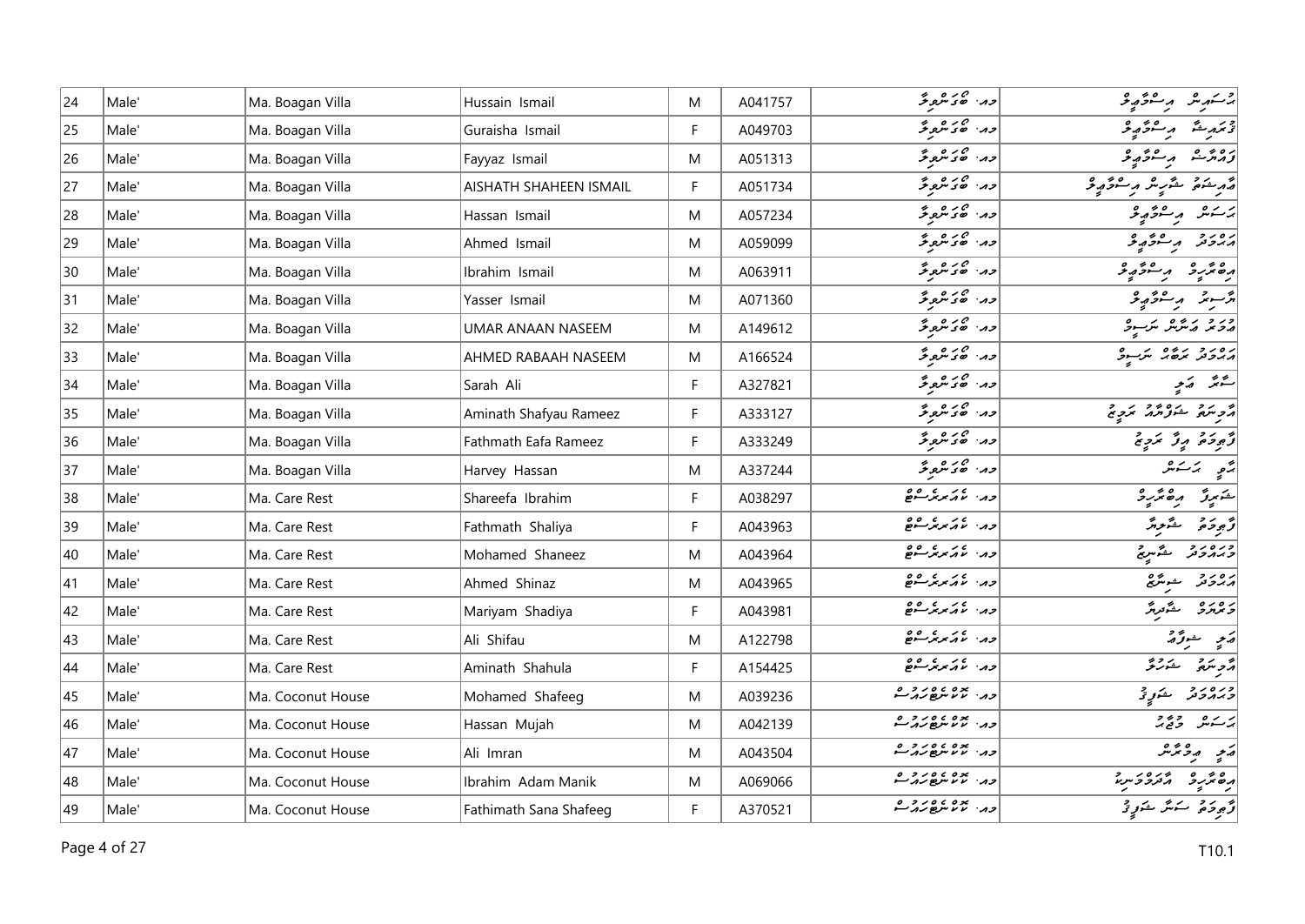| 50 | Male' | Ma. Coconut Vaadhee | Mohamed Hameed Ahmed      | M         | A128208 | כו <i>ר ייט</i> ית של קי <sub>ת</sub>    | ورەرو بەدە بەدە                                                 |
|----|-------|---------------------|---------------------------|-----------|---------|------------------------------------------|-----------------------------------------------------------------|
| 51 | Male' | Ma. Coconut Vaadhee | Majidha Mohamed           | F         | A160207 | در. بده ۵۶۵ وگړ                          | د محمد حده د د                                                  |
| 52 | Male' | Ma. Cooling Villa   | Thasliya                  | F         | A010988 | دە بىي شرىشدە بۇ                         | لئوسشعر يثر                                                     |
| 53 | Male' | Ma. Cooling Villa   | Hassan Fazeel             | M         | A022490 | دە. تۇرىئرىدۇ ئە                         | ىزىتىش كەنبەبى                                                  |
| 54 | Male' | Ma. Cooling Villa   | Abdul Baree Mohamed       | M         | A055076 | ور. "موس <sub>ك</sub> وبو                | נפכפי בנסנב<br>גפתלפית במגבת                                    |
| 55 | Male' | Ma. Cooling Villa   | Aminath Mashfooga         | F         | A069488 | دە. ت <sup>ە</sup> رش <sub>دى</sub> رۇ   | و برد ده دور<br>مرد سره د شور د                                 |
| 56 | Male' | Ma. Cooling Villa   | Fathinath Laiza           | F         | A069557 | دە . ئۇمەھمدە ئە                         | وَّ مِي سَمَعَ حَمْدِ مَجَ                                      |
| 57 | Male' | Ma. Cooling Villa   | Aminath Shiura Abdul Bari | F         | A076731 | دە ئۇمەھمدەپە ئ                          | أزويتهم شهرتمر ماه تروه مر                                      |
| 58 | Male' | Ma. Cooling Villa   | Ashwa Mohamed Saeed       | F         | A132011 | دە. ، ئۇمەشدە بۇ                         | أرده و دره د و مستهينر                                          |
| 59 | Male' | Ma. Cooling Villa   | Mohamed Nazeeh            | M         | A154987 | ور. "موس <sub>ك</sub> وبو                | ورەرو شھرتر                                                     |
| 60 | Male' | Ma. Cooling Villa   | Huveyna Hassan Mujah      | F         | A167051 | دە ئۇمەسمەر ئى                           | د» پر بر پر و ده و                                              |
| 61 | Male' | Ma. Cooling Villa   | Aish Mohamed Saeed        | ${\sf M}$ | A167212 | دە ئۇمەشمەمەمۇ                           | أمر مديد و دره د در در در م                                     |
| 62 | Male' | Ma. Cooling Villa   | Fathimath Naufa           | F         | A299912 | دە. ت <sup>ە</sup> رش <sub>دى</sub> رۇ   | و المحمد المعرفي المستر                                         |
| 63 | Male' | Ma. Cooling Villa   | Muzeyna Hassan Mujah      | F         | A329776 | دە بىقچە شدەپ                            | ویر پر بر کرو وی و                                              |
| 64 | Male' | Ma. Cooling Villa   | Naavy Ahmed Mujuthaba     | M         | A330287 | دە <sup>. م</sup> اترىش <sub>كى</sub> رۇ | شي مرد د ده ده.<br>  شي مرد د د د وه                            |
| 65 | Male' | Ma. Cooling Villa   | Sarah Abdul Bari          | F         | A350939 | دە <sup>. م</sup> ۇم <sup>ى</sup> دىرو ئ | ر د د ده ده ده م                                                |
| 66 | Male' | Ma. Dear Friend     | Ahmed Shahid              | ${\sf M}$ | A023940 | وړ ، ۽ رکيو کرس                          | دەرو ھەرىر                                                      |
| 67 | Male' | Ma. Dear Friend     | Adhila Ismail Didi        | F         | A031926 | در ، ، م <i>رکور تر</i> س                | مەرگە بەر شۇر بۇ بويىيە                                         |
| 68 | Male' | Ma. Dear Friend     | Aminath Haleem            | F         | A054060 | در و زیروی مر                            | أأروبتهم بكرود                                                  |
| 69 | Male' | Ma. Dear Friend     | Hussain Shan              | M         | A054516 | כוזי יו ג'ו בי בים ס                     | بركسر مشر الشرائر                                               |
| 70 | Male' | Ma. Dear Friend     | Aishath Leesha Abdulla    | F         | A164633 | ادر و برو در وه                          | أُصَّمَرِ مُشَمَّعٍ وَحَدَّثَتَهُ مَنْ حَدَّثَتَهُ مِنْ اللَّهُ |
| 71 | Male' | Ma. Dear Friend     | Mohamed Mish-al Ahmed     | M         | A342360 | در و زیروی مر                            | وره رو و عدد و ره رو                                            |
| 72 | Male' | Ma. Dhanburuhmaage  | Abdul Aleem               | ${\sf M}$ | A215884 | وړ٠ ترسه بروه ده<br>وړ٠ ترسه بربرون      | ره وه ر<br>مەمرچە چ                                             |
| 73 | Male' | Ma. Easy Rest       | Fathmath Nazeeha          | F         | A050796 | وړ٠ ر <sub>په ک</sub> رمنځ               | أراوحو مكاني أيتحص                                              |
| 74 | Male' | Ma. Easy Rest       | Ashiya Yoosuf             | F         | A051523 | وړ٠ ر <sub>وم</sub> تر شري               | ا پژے پژ<br>م<br>دد حرو                                         |
| 75 | Male' | Ma. Easy Rest       | Ahmed Ayaz                | ${\sf M}$ | A053290 | בו. גַעֲשִׁים                            | גפגב גבם                                                        |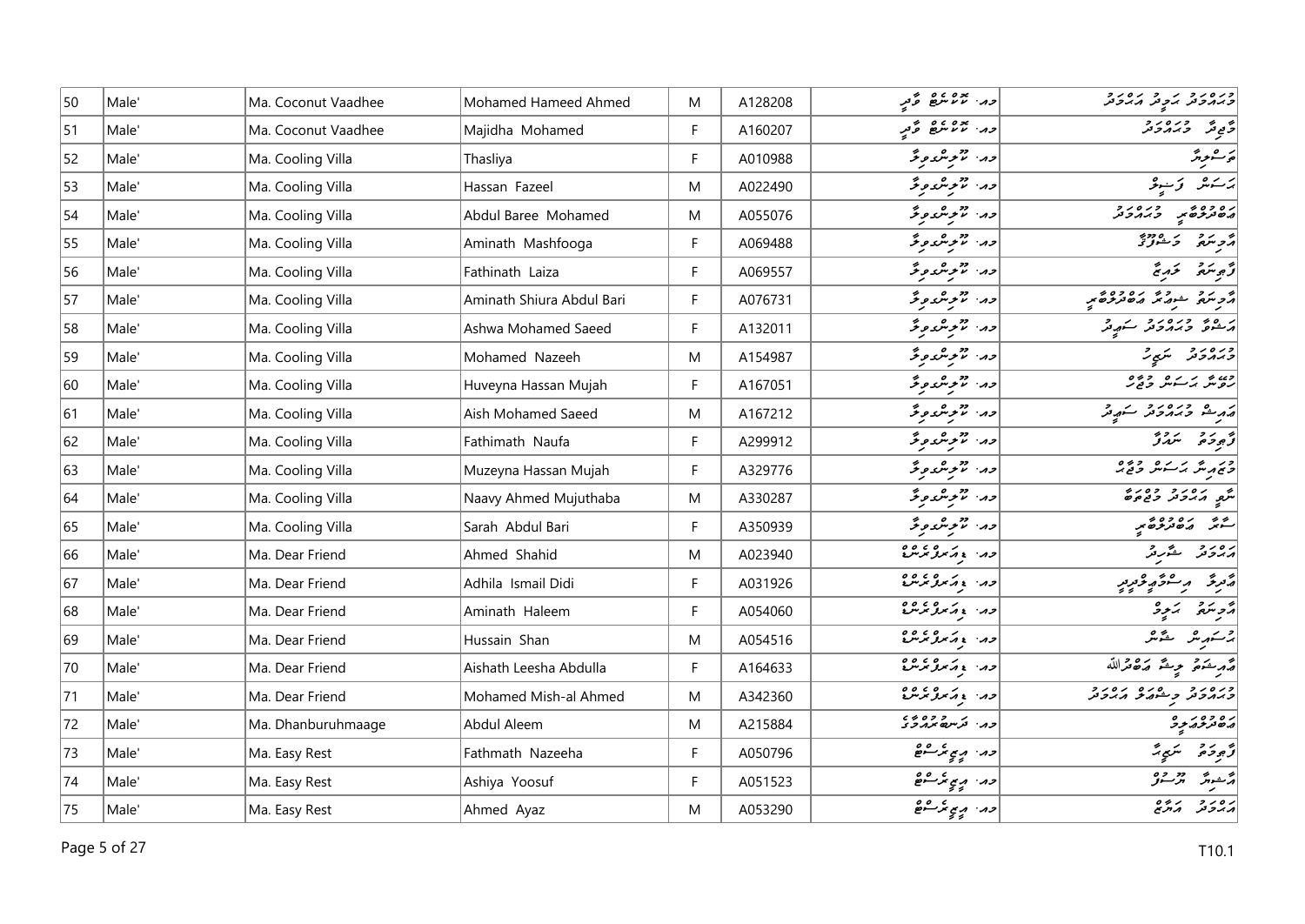| 76           | Male' | Ma. Easy Rest              | Hassan Ayaz                 | M  | A060214 |                                     | پرستمبر پر پر پر چ                                                                                                             |
|--------------|-------|----------------------------|-----------------------------|----|---------|-------------------------------------|--------------------------------------------------------------------------------------------------------------------------------|
| 77           | Male' | Ma. Easy Rest              | Mohamed Ayaz                | M  | A062188 | وړ٠ ر <sub>په ک</sub> رمنځ          | כנסנכ נמס                                                                                                                      |
| 78           | Male' | Ma. Easy Rest              | Aini Ahmed Nashid           | F  | A156130 | درې مربح برگ ه                      | درس دی دی شود.<br>امریس در در ش                                                                                                |
| 79           | Male' | Ma. Easy Rest              | Aminath Nuzuha              | F  | A157284 |                                     | و دوره<br>اړوسي سنر                                                                                                            |
| 80           | Male' | Ma. Easy Rest              | Dhafeen Adam                | F  | A306013 | ادر ریم یک میمار<br>ا               | ترَوٍ شَرِ "دَترو                                                                                                              |
| 81           | Male' | Ma. Easy Rest              | Dhaniya Adam                | F  | A326539 | وړ٠ <sub>په م</sub> وکر کو          | و دره<br>ترسر گرمزد                                                                                                            |
| 82           | Male' | Ma. Ever Spring            | Ibrahim Shafeeg             | M  | A043678 | وړ٠ مؤمر کومرمگر                    | ەھ <i>ئۈر ئىنى قىلى</i> ر قىلىنى ئۆزگەن ئۆزگەن ئۆزگەن ئۆزگەن ئۆزگەن ئۆزگەن كەنتە بۇ ئۆزگەن كەنتە بۇ ئۆزگەن ئۆزگەن ئۆز<br>مەنبە |
| 83           | Male' | Ma. Ever Spring            | Fathimath Senifa            | F  | A050629 | وړ٠ موکر دوکر مرس                   | توجوحو كالمعر                                                                                                                  |
| 84           | Male' | Ma. Ever Spring Dhevanabai | FATHIMATH SHAIRA            | F  | A038006 | در مقر بر مقر بر شرد مقر بر مقدر با | ۇردە شەرىر                                                                                                                     |
| 85           | Male' | Ma. Ever Spring Dhevanabai | Mariyam Hareera             | F  | A088567 | حەر، مۇكىرىسى ئەسىر ئىرەكتىرى ئىدەم | دەرە ئېرىگە                                                                                                                    |
| 86           | Male' | Ma. Ever Spring Dhevanabai | Aishath Shajaya Niyaz       | F. | A344501 | در مقر می سوژ مرسر د د کره شهر      | وكرم شوق الشرق المحرج                                                                                                          |
| 87           | Male' | Ma. Ever Spring Dhevanabai | Mariyam Ifa                 | F  | A345193 | درې مځم د سرو برسر د تره مرغه د     | رەرە مۇ                                                                                                                        |
| 88           | Male' | Ma. Faahi                  | Fathimath Hilmy             | F  | A057737 | ود گرم                              | وٌمودَهُ بروْدِ                                                                                                                |
| 89           | Male' | Ma. Flying Wheel           | Mohamed Nazim               | M  | A000491 | دە . ۋ ئەر ئىگە يەتتى               | ورەرو شجرە                                                                                                                     |
| $ 90\rangle$ | Male' | Ma. Flying Wheel           | Hussain Nazim               | M  | A022230 | دە. ۋىزە ئىگوگ                      | يز سەر شەھ شەمۇق                                                                                                               |
| 91           | Male' | Ma. Flying Wheel           | Ahmed Nazim                 | M  | A036820 | دە.، ئۇ ئەر ئىندە پەيجە             | رەرو شەر                                                                                                                       |
| 92           | Male' | Ma. Flying Wheel           | Mariyam Nazima Abdul Sattar | F  | A040071 | دە. ، ۋ ئەر ئىگەم ئى                | 1010 0201 020101                                                                                                               |
| 93           | Male' | Ma. Flying Wheel           | Ali Nazim                   | M  | A059955 | دە. ، ۋ ئەر ئىگەم ئى                | أرشم يتمنحوه                                                                                                                   |
| 94           | Male' | Ma. Flying Wheel           | Fathimath Thooba Nazim      | F  | A132177 | دە.، ۋېخەر شرىم يېڅ                 | و د د ده شود                                                                                                                   |
| 95           | Male' | Ma. Flying Wheel           | AISHATH THUHUFA NAZIM       | F  | A166003 | دە ۋىخەر شكەم يۇ                    | ړ ده دوه چې                                                                                                                    |
| 96           | Male' | Ma. Fresh                  | Aishath Shakir              | F  | A001900 | ور. و څر شه                         |                                                                                                                                |
| 97           | Male' | Ma. Fresh                  | Yoosuf Shimaz               | M  | A001917 | وړ٠ وگرگ                            | دو وه<br>درسونو سوځ فر                                                                                                         |
| 98           | Male' | Ma. Fresh                  | Ismail Amir                 | M  | A023260 | وړ٠ ژبرگ                            | وڪوڻو ڏويڙ                                                                                                                     |
| 99           | Male' | Ma. Fresh                  | Hussain Shahid              | M  | A027163 | وړ وی ځ                             | بر سکه سرگ استگریز                                                                                                             |
| 100          | Male' | Ma. Fresh                  | Mohamed Shakir              | M  | A039383 | وړ٠ ژبرت                            | ورەرو ئەر                                                                                                                      |
| 101          | Male' | Ma. Fresh                  | Ibrahim Nazim               | M  | A048400 | وړ وی پی                            | رە ئرىر ئىستىمى 3                                                                                                              |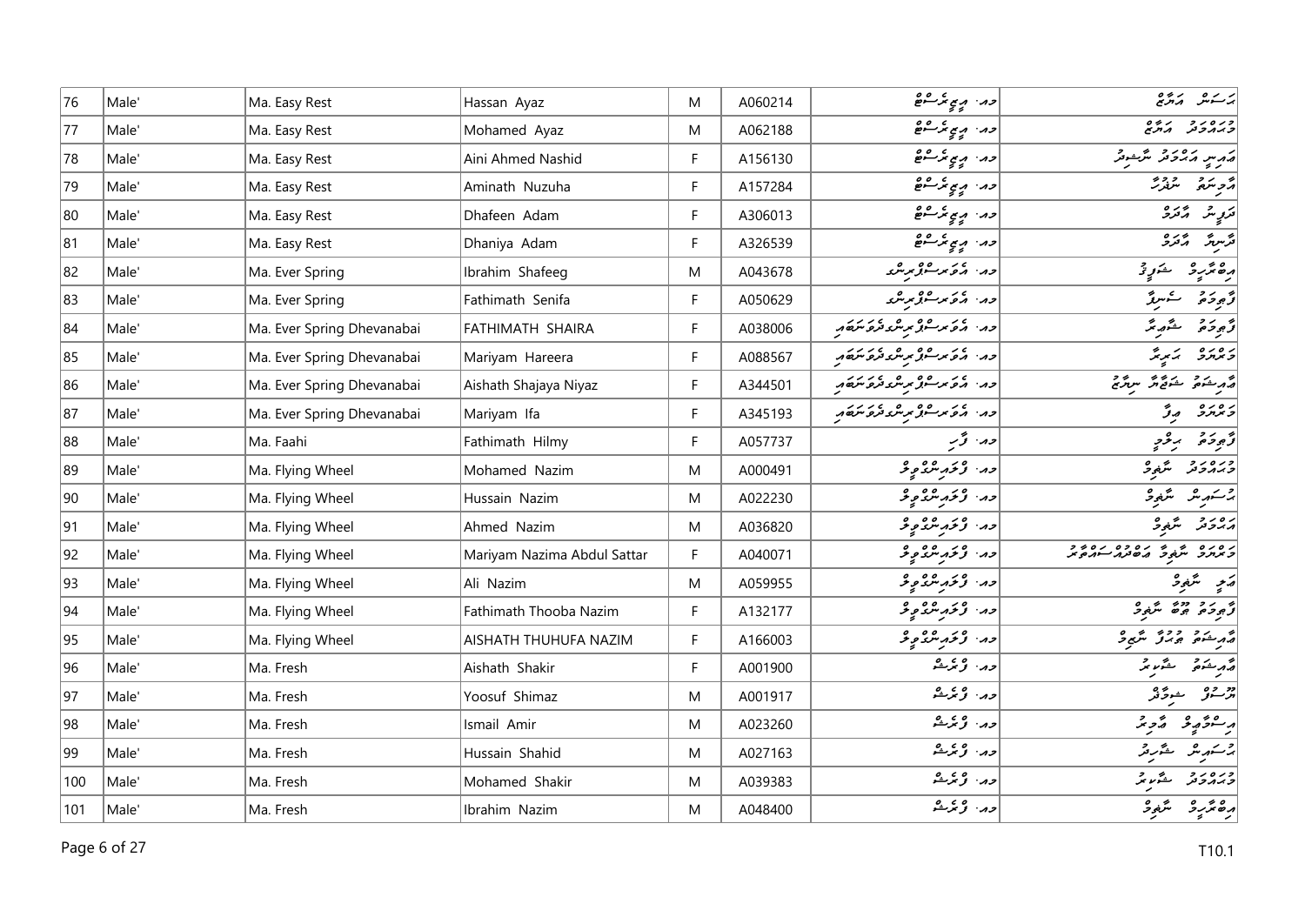| 102 | Male' | Ma. Fresh            | Hassan Saleem          | M           | A078957 | وړ٠ ژبرگ                      | ىرىكى سەرد <sup>ە</sup><br>ئ                                                                                                                                                                                                                                                                                                                                                                                                                                                                                                                                   |
|-----|-------|----------------------|------------------------|-------------|---------|-------------------------------|----------------------------------------------------------------------------------------------------------------------------------------------------------------------------------------------------------------------------------------------------------------------------------------------------------------------------------------------------------------------------------------------------------------------------------------------------------------------------------------------------------------------------------------------------------------|
| 103 | Male' | Ma. Fresh            | Fathimath Shamah       | F           | A120544 | وړ٠ ژبرگ                      | $\frac{1}{25}$                                                                                                                                                                                                                                                                                                                                                                                                                                                                                                                                                 |
| 104 | Male' | Ma. Fresh            | Ali Nuhad              | M           | A148943 | وړ وی ش                       | أەسم سرمان المحدور                                                                                                                                                                                                                                                                                                                                                                                                                                                                                                                                             |
| 105 | Male' | Ma. Fresh            | Aasir Abdul Samad      | M           | A330200 | دړ. یې پره                    | د در ده ده در در<br>مرسور ماه ترم سورتر                                                                                                                                                                                                                                                                                                                                                                                                                                                                                                                        |
| 106 | Male' | Ma. Fresh            | Hoodh Nazim            | M           | A331612 | وړ٠ ژبرگ                      | ددو گروگر                                                                                                                                                                                                                                                                                                                                                                                                                                                                                                                                                      |
| 107 | Male' | Ma. Fresh            | Aminath Amaan Amir     | $\mathsf F$ | A333254 | وړ٠ ژبرگ                      | ה גב גבים בבית                                                                                                                                                                                                                                                                                                                                                                                                                                                                                                                                                 |
| 108 | Male' | Ma. Fresh            | Aishath Layaan Shahid  | F           | A347116 | وړ وی ش                       | مەر شىمى ئۆرگە ئىشرىر                                                                                                                                                                                                                                                                                                                                                                                                                                                                                                                                          |
| 109 | Male' | Ma. Fresh            | Aminath Shazra Shahid  | F           | A347117 | دړ٠ ژبرگ                      | مەھ سىرە ئەستىرىتى ئىشلىرىتى                                                                                                                                                                                                                                                                                                                                                                                                                                                                                                                                   |
| 110 | Male' | Ma. Fresh            | Mariyam Maeesha Nazim  | F           | A353938 | دړ. یې پره                    | ومروح وريثة شجود                                                                                                                                                                                                                                                                                                                                                                                                                                                                                                                                               |
| 111 | Male' | Ma. Fresh            | Muhammadh Maihan Nazim | M           | A386579 | ر در و تر شر هم               | ورەرو رورشر شرو                                                                                                                                                                                                                                                                                                                                                                                                                                                                                                                                                |
| 112 | Male' | Ma. Fresh            | Miuwan Nazim           | M           | A394994 | دړ. وی څ                      | ومۇش شۆرە                                                                                                                                                                                                                                                                                                                                                                                                                                                                                                                                                      |
| 113 | Male' | Ma. Fresh            | Zahwan Nazim           | M           | A395017 | در. ویری                      | ىر دەر شەرە                                                                                                                                                                                                                                                                                                                                                                                                                                                                                                                                                    |
| 114 | Male' | Ma. Funa             | Mohamed Naseer         | M           | A000080 | وە . ۇتتر                     | ورەرو شبەر                                                                                                                                                                                                                                                                                                                                                                                                                                                                                                                                                     |
| 115 | Male' | Ma. Funa             | Badhoora Abdul Latheef | $\mathsf F$ | A000550 | ور. ژنتر                      | ן מי הם בסבים ל                                                                                                                                                                                                                                                                                                                                                                                                                                                                                                                                                |
| 116 | Male' | Ma. Funa             | Musthafa Abdul Latheef | M           | A000551 | وە . ۇىتر                     | و وره ده ووړ و<br>و سونۍ مصرمتر وي                                                                                                                                                                                                                                                                                                                                                                                                                                                                                                                             |
| 117 | Male' | Ma. Funa             | Mohamed Latheef        | M           | A000553 | د م. وژ متر                   | وبرەر ئۇ ئەر                                                                                                                                                                                                                                                                                                                                                                                                                                                                                                                                                   |
| 118 | Male' | Ma. Funa             | Aishath Humeydha       | F           | A111073 | وە، ۋىتر                      | مەر ئىقتى ئىقرىر                                                                                                                                                                                                                                                                                                                                                                                                                                                                                                                                               |
| 119 | Male' | Ma. Funa             | Azeeza Ibrahim         | F           | A120956 | وە. ئەتىر                     | $\begin{array}{cc} 0 & \stackrel{\circ}{\sim} & \stackrel{\circ}{\sim} & \stackrel{\circ}{\sim} & \stackrel{\circ}{\sim} & \stackrel{\circ}{\sim} & \stackrel{\circ}{\sim} & \stackrel{\circ}{\sim} & \stackrel{\circ}{\sim} & \stackrel{\circ}{\sim} & \stackrel{\circ}{\sim} & \stackrel{\circ}{\sim} & \stackrel{\circ}{\sim} & \stackrel{\circ}{\sim} & \stackrel{\circ}{\sim} & \stackrel{\circ}{\sim} & \frac{\circ}{\sim} & \stackrel{\circ}{\sim} & \frac{\circ}{\sim} & \frac{\circ}{\sim} & \frac{\circ}{\sim} & \frac{\circ}{\sim} & \frac{\circ}{$ |
| 120 | Male' | Ma. Funa             | Abdul Latheef Hassan   | M           | A122317 | دەر، بۇ ئىگە                  | גם כסג, פ<br>גשנג <sub>י</sub> ב <sub>ות</sub> כ                                                                                                                                                                                                                                                                                                                                                                                                                                                                                                               |
| 121 | Male' | Ma. Funa             | Jamsheed Naseer        | M           | A369277 | وړ ژنگ                        | ۇق ھەم ئىكى ئىكىنىدىگە                                                                                                                                                                                                                                                                                                                                                                                                                                                                                                                                         |
| 122 | Male' | Ma. Funa Aage        | Ahmed Naseer           | M           | A000951 | وړ وسمدي                      | 7978 سكيبوند                                                                                                                                                                                                                                                                                                                                                                                                                                                                                                                                                   |
| 123 | Male' | Ma. Funa Aage        | Nafa Naseer            | F           | A342910 | وړ وسمده                      | يَدَوٌّ - يَدَيْبُوتُرْ.                                                                                                                                                                                                                                                                                                                                                                                                                                                                                                                                       |
| 124 | Male' | Ma. Gongali          | Mohamed Fazeeh         | M           | A057735 | در بیره برو                   | ورەرو كې                                                                                                                                                                                                                                                                                                                                                                                                                                                                                                                                                       |
| 125 | Male' | Ma. Ibrahimee Manzil | Abdul Rahman Shaugee   | M           | A001455 | در مەمگرى <sub>د</sub> و ئىرى | رە دەرەپەر شەر                                                                                                                                                                                                                                                                                                                                                                                                                                                                                                                                                 |
| 126 | Male' | Ma. Ibrahimee Manzil | Mariyam Shafeega       | F.          | A007413 | در. رەئزىردىرى                | رەرە شەرق                                                                                                                                                                                                                                                                                                                                                                                                                                                                                                                                                      |
| 127 | Male' | Ma. Ibrahimee Manzil | Fathmath Vivian        | F           | A076400 | در. رەئزىر دىگىرو             | وحوحا ووازهر                                                                                                                                                                                                                                                                                                                                                                                                                                                                                                                                                   |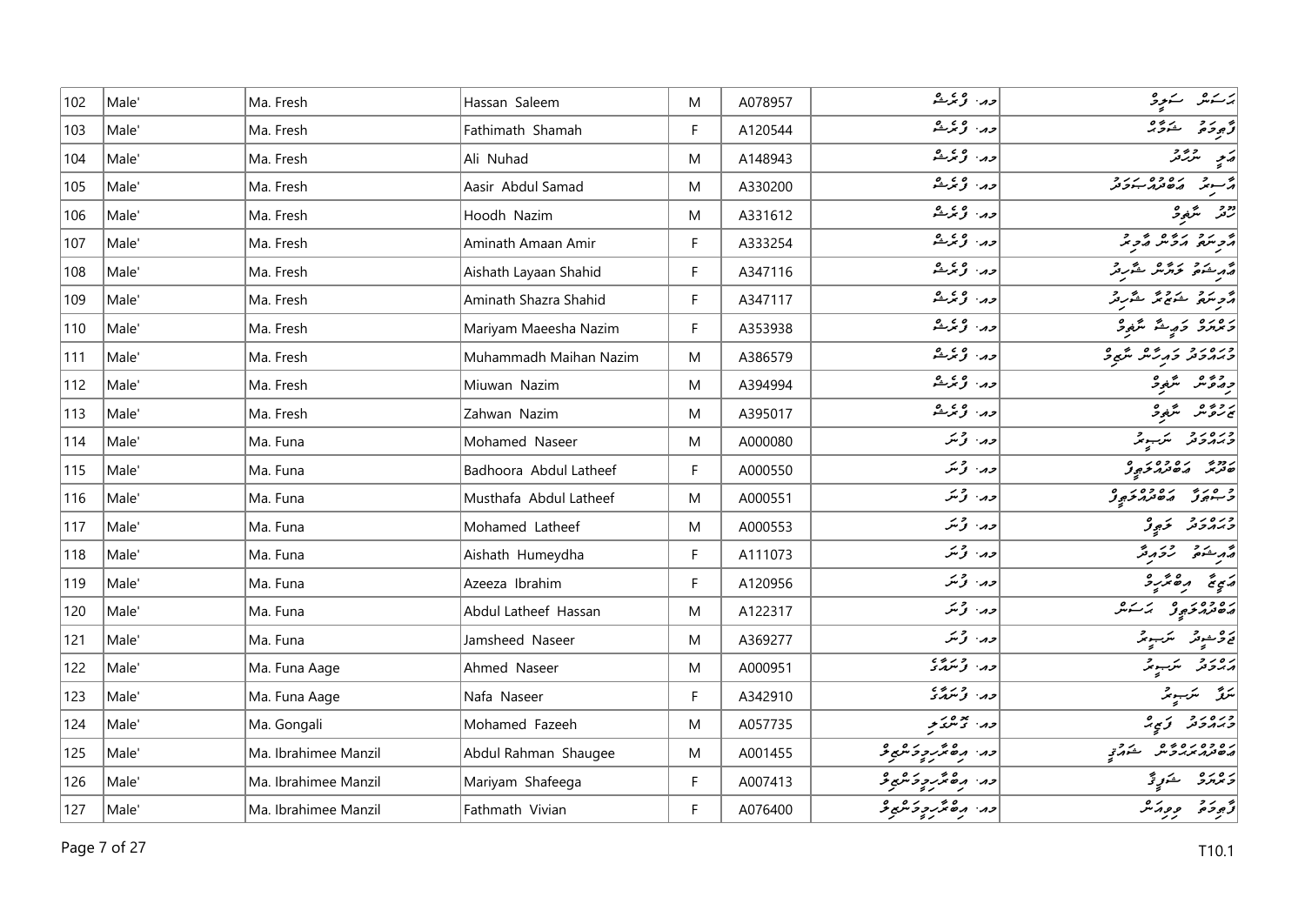| 128 | Male' | Ma. Ibrahimee Manzil | Ibrahim Shifah             | M  | A124941 | در. رە ئەردۈشى ئ                      | شەۋر<br>ا پر ځانگړنې د                                                    |
|-----|-------|----------------------|----------------------------|----|---------|---------------------------------------|---------------------------------------------------------------------------|
| 129 | Male' | Ma. Ibrahimee Manzil | Ahmed Waris                | M  | A150295 | در. رەئزر <sub>و د</sub> ىرى<br>ئ     | پر 2 پر 1<br>ۇ بر مە                                                      |
| 130 | Male' | Ma. Iry              | Ahmed Ivan                 | M  | A038193 | ه<br>۱۳۸۶ میلی                        | ەر ئەھر<br>بر 2 ر 1<br>مربر <del>5</del> تر                               |
| 131 | Male' | Ma. Iry              | Mariyam Ivan               | F  | A058054 | ه<br>احد مکرمی                        | ر ه ر ه<br><del>ر</del> بربر د<br>ەر ئەشر                                 |
| 132 | Male' | Ma. Iry              | Fathmath Evan              | F  | A058055 | احد مکرمیں<br>احد مکرمیں              | ەر ئەشر<br>ۇ ب <sub>و</sub> ر د                                           |
| 133 | Male' | Ma. Iry              | Aminath Ivan               | F  | A058056 | در به در                              | پر به برد<br>مرد سره<br>ەر ئەشر                                           |
| 134 | Male' | Ma. Iry              | Ali Evan                   | M  | A058057 | در. د در                              | أوسمج ويرقمنكم                                                            |
| 135 | Male' | Ma. Iry              | Saeeda Ali                 | F  | A058062 | $25 - 12$                             | سکھیقہ مکمتی                                                              |
| 136 | Male' | Ma. Iry              | Mohamed Ivan               | M  | A105774 | ه<br>احد مکرمی                        | ورەرو مۇش                                                                 |
| 137 | Male' | Ma. Iry              | MOHAMED NAHZAN MASOOD      | M  | A327536 | ه<br> حدا مکرمیہ                      | כנסגב גם זם גם בבב<br><mark>כ</mark> גובבת יי <i>נג</i> בית באיינות       |
| 138 | Male' | Ma. Ivory House      | Abdul Sattar Ibrahim Manik | M  | A001122 | <i>دە. مەدۇبىي ئ</i> ەر               | ر ٥ ۶ ٥ ر ٥ ۶ ۶<br>۵ ه تو ۹ سواره بو<br>ە ھەترىر 25 سرىد<br>بەھەترىر 25 س |
| 139 | Male' | Ma. Ivory House      | Aishath Shabeen            | F  | A001233 | دە. ئەر <i>ەپرىدە</i> ك               | ۇرخۇ خۇم                                                                  |
| 140 | Male' | Ma. Ivory House      | Fazeel Abdul Sattar        | M  | A002020 |                                       | تخ شوش پره ده دره در د                                                    |
| 141 | Male' | Ma. Ivory House      | Fathimath Shailam          | F  | A011110 | בו ה' ה' פ' בייה"                     | أزنوخي المشرخر                                                            |
| 142 | Male' | Ma. Ivory House      | Faisal Abdul Sattar        | M  | A012120 | <i>دە. مەمۇسىدى</i> گ                 | تەربەھ بەھ بەھ بەھ بەر                                                    |
| 143 | Male' | Ma. Ivory House      | Ahmed Asim                 | M  | A034043 | <i>دە. مەمۇبىرىدى</i>                 |                                                                           |
| 144 | Male' | Ma. Ivory House      | Aishath Nashima            | F. | A044677 | <i>دە. مەمۇسىدى</i> گ                 | دُ مِنْدَمْ سُرْشْدَرُّ                                                   |
| 145 | Male' | Ma. Ivory House      | Mohamed Waheed Ibrahim     | M  | A051639 | <i>دە. مەمۇبىرىدى</i>                 | ورەرو ریەتر مەمرىرو                                                       |
| 146 | Male' | Ma. Ivory House      | Ahmed Maail Hashim         | M  | A132179 | در. م <i>مدونبرند</i> ف<br>ا          | رەرد ۋرو رئىدۇ                                                            |
| 147 | Male' | Ma. Ivory House      | Mariyam Maisa Mohamed      | F. | A154639 | <i>دە. مەمۇسىدە</i> شە                | נינים בגל בנינים                                                          |
| 148 | Male' | Ma. Ivory House      | Aishath Malaak Hashim      | F  | A165307 | בו ה' ה' פ' ביירים                    | وأرشاه وتور والشو                                                         |
| 149 | Male' | Ma. Ivory House      | Aminath Lamha Mohamed      | F  | A345114 | <i>دە. مەمۇبىرىدى</i>                 | ه د د ده به دره د د<br>مرد شهر نروبر و برمرونتر                           |
| 150 | Male' | Ma. Janbugasdhoshuge | Hamid Afeef                | M  | A000052 | ر ۲۰۰۵ روپو د ۲<br>د ۲۰۰۸ کا سرحانورس | پژونژ   ډَ دٍ پژ                                                          |
| 151 | Male' | Ma. Janbugasdhoshuge | Hassan Afeef               | M  | A022507 | ر ہ در ہے دی۔<br>وہ نے سرچی سوترس     | يز ستاند الكاروقر                                                         |
| 152 | Male' | Ma. Janbugasdhoshuge | Ibrahim Afeef              | M  | A024166 | ر ۲۰۰۵ روپو د ۲<br>دړ کا شهاد سوترس   | ג <i>ە ئەر</i> 3 <sub>مۇ</sub> ر                                          |
| 153 | Male' | Ma. Janbugasdhoshuge | Ahmed Ashraf               | M  | A069017 | ر ہ د د ر میر د پ<br>دړ کے سرچی سوترس | ره رو در مرده<br>مربروتر مرشو <del>ب</del> رو                             |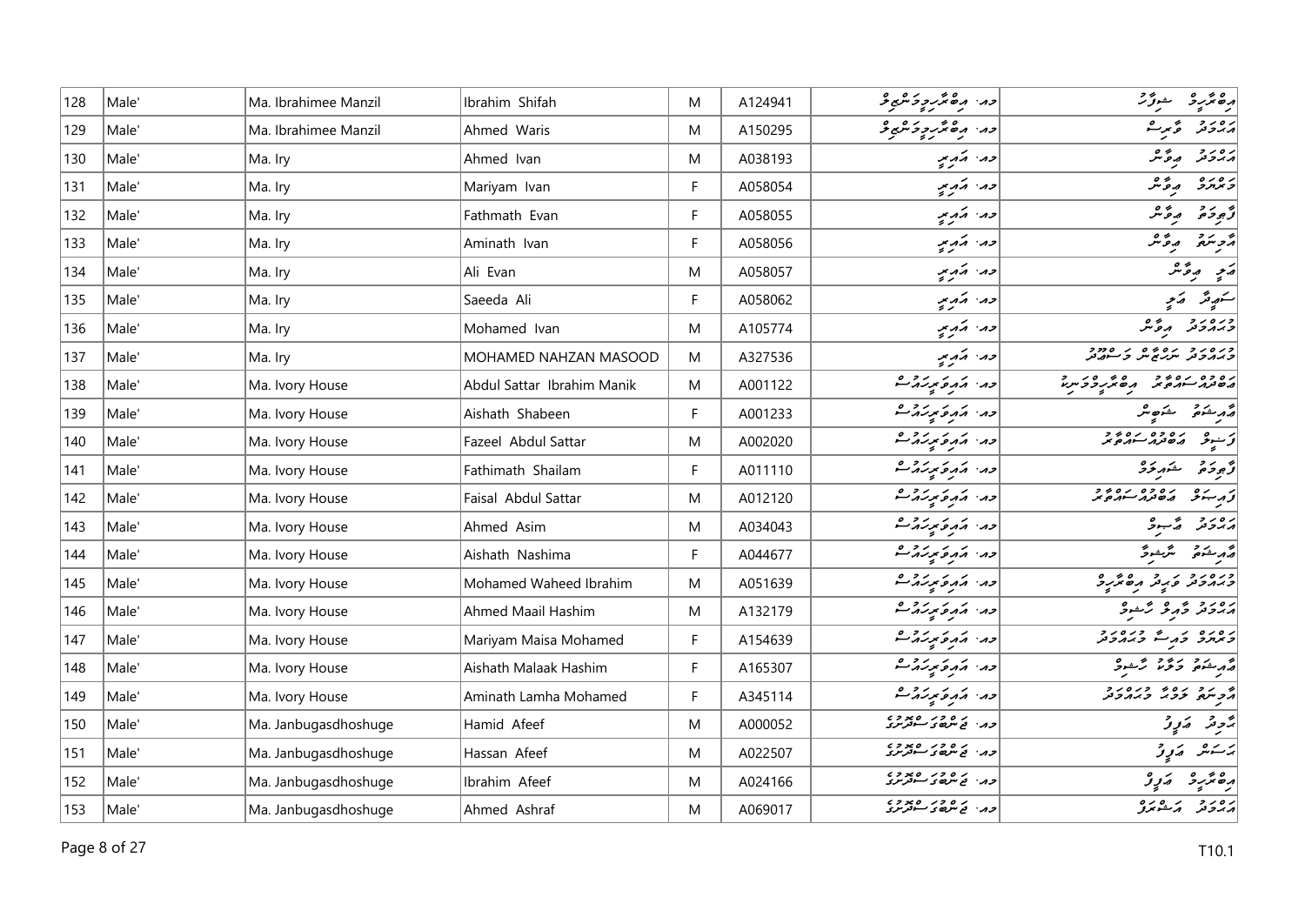| 154 | Male' | Ma. Janbugasdhoshuge | Aminath Afeef    | F  | A069356 | ر ہ در ہے دور<br>وہ کے سرچار کے فرگری          |                                                                                                                                                    |
|-----|-------|----------------------|------------------|----|---------|------------------------------------------------|----------------------------------------------------------------------------------------------------------------------------------------------------|
| 155 | Male' | Ma. Janbugasdhoshuge | Khadeeja Afeef   | F. | A076367 | ر ہ د د ر میر د پ<br>وړ کے سرچی سوترس          | تزمرچ = صَوِرْ                                                                                                                                     |
| 156 | Male' | Ma. Janbugasdhoshuge | Aminath Suhana   | F. | A081304 | ر ہ د د ر معدد ہ<br>وړ کے سرچی سوتوس           | يە ئەشر<br>پر به برد<br>مرب <i>ع</i> متعد                                                                                                          |
| 157 | Male' | Ma. Janbugasdhoshuge | Mohamed Fazeel   | M  | A081305 | ر ہ در ہے دور<br>وہ کے سرچار کے فرگری          | و ره ر و<br><i>و بر</i> د تر<br>تزىچە بحر                                                                                                          |
| 158 | Male' | Ma. Janbugasdhoshuge | Aishath Shifana  | F  | A081367 | ر ہ در ہے دور<br>وہ کے سرچار کے فرگری          | ۇرمىشقى سىرگىگە                                                                                                                                    |
| 159 | Male' | Ma. Janbugasdhoshuge | Ahmed Amseel     | M  | A081372 | ر ہ د در ہے د د<br>ور کے سرچی سوتوس            | ر ه ر د<br>م.رو تر<br>رۇسۇ                                                                                                                         |
| 160 | Male' | Ma. Janbugasdhoshuge | Fathimath Shazwa | F  | A082135 | ر ۲۰۰۵ روپو د ۲<br>دړ کا شهاد سوترس            | وٌجِرِحْرَ شَرَّحْرَ                                                                                                                               |
| 161 | Male' | Ma. Janbugasdhoshuge | Ali Akram        | M  | A082136 | ر ہ در ہے دور<br>وہ کے سر <i>ھ کے س</i> وٹریوی |                                                                                                                                                    |
| 162 | Male' | Ma. Janbugasdhoshuge | Ibrahim Nasru    | M  | A101141 | ر ہ د د ر میر د پ<br>وړ کے سرچی سوترس          | رەپرىرو بىر يەر                                                                                                                                    |
| 163 | Male' | Ma. Janbugasdhoshuge | Aishath Mohamed  | F  | A125924 | ر ہ د د ر معدد ہ<br>وړ کے سرچی سوتوس           | و رە ر د<br><i>د بر</i> گرىز<br>و د کر د د مختلفته<br>د کرد کر شکونه                                                                               |
| 164 | Male' | Ma. Janbugasdhoshuge | Shuaib Mohamed   | M  | A125925 | ر ہ د د ر معدد ہ<br>وړ کے سرچی سوتوس           | و رە ر د<br>تر پروتر<br>شەھەھ                                                                                                                      |
| 165 | Male' | Ma. Janbugasdhoshuge | Fathimath Shazna | F  | A125926 | ر ہ د د ر معدد ہ<br>وړ کے سرچی سوتوس           | ۇي <sub>ۇ</sub> رۇ شەھ ئىر                                                                                                                         |
| 166 | Male' | Ma. Janbugasdhoshuge | Hassan Habeeb    | M  | A126804 | ر ہ د د ر معدد ہ<br>وړ کے سرچی سوتوس           | يُرَ سَوَسْ بِرَصِيحَ                                                                                                                              |
| 167 | Male' | Ma. Janbugasdhoshuge | Abdulla Afeef    | M  | A127998 | ر ۲۰۰۵ روپو د ۲<br>دړ کا شهاد سوترس            | صقعرالله<br>پر تو تر                                                                                                                               |
| 168 | Male' | Ma. Janbugasdhoshuge | Ahmed Ameen      | M  | A138051 | ر ہ د در ہے د د<br>ور کے سرچی سوتوس            | دەر د كەچ ئى                                                                                                                                       |
| 169 | Male' | Ma. Janbugasdhoshuge | Aishath Hassan   | F. | A141752 | ر ہ د در ہے د د<br>ور کے سرچی سوتوس            | ۇرىشقى ئەسكىر                                                                                                                                      |
| 170 | Male' | Ma. Janbugasdhoshuge | Mohamed Hassan   | M  | A141779 | ر ہ د در ہے د د<br>ور کے سرچی سوتوس            | ورەرو پەسەش                                                                                                                                        |
| 171 | Male' | Ma. Janbugasdhoshuge | Ibrahim Faris    | M  | A150698 | ر ۲۰۰۵ روپو د ۲<br>دړ کا شهاد سوترس            | رەپر ئىر                                                                                                                                           |
| 172 | Male' | Ma. Janbugasdhoshuge | Abdul Moomin     | M  | A150699 | ر ہ د د ر ہے د د<br>وړ کے سرچی سوترس           | ره وه وو<br>په <i>ه تر تر د ب</i> ر س                                                                                                              |
| 173 | Male' | Ma. Janbugasdhoshuge | Fathimath Afeef  | F  | A150744 | ر ہ د د ر معدد ہ<br>وړ کے سرچی سوتوس           | قَ وَ حَوِدَ                                                                                                                                       |
| 174 | Male' | Ma. Janbugasdhoshuge | Hawwa Moosa Didi | F  | A215148 | ر ہ د د ر معدد ہ<br>وړ کے سرچی سوتوس           | ره و محمد محمد در در محمد براند.<br>ابراز محمد المحمد المحمد المحمد المحمد المحمد المحمد المحمد المحمد المحمد المحمد المحمد المحمد المحمد المحمد ا |
| 175 | Male' | Ma. Janbugasdhoshuge | Mariyam Afeefa   | F  | A215149 | ر ہ د د محدد ہ<br>وړ کے سرچی سوتوس             | دەرە كۆرگە                                                                                                                                         |
| 176 | Male' | Ma. Janbugasdhoshuge | Mashiyya Zuhair  | F  | A298938 | ر ۲۰۰۵ روپو د ۲<br>دړ که سرهای سوترس           | وَحْدِهِ مِنْ وَرَكْبِهِ مِنْ                                                                                                                      |
| 177 | Male' | Ma. Janbugasdhoshuge | YUMN HAMID       | F  | A328057 | ر ہ د د محدد ہ<br>وړ کے سرچی سوتوس             | وه د پر پروتر                                                                                                                                      |
| 178 | Male' | Ma. Janbugasdhoshuge | Yoosuf Hassan    | M  | A340730 | ر ہ د د محدد ہ<br>وړ کے سرچی سوتوس             | در ده برسه پر                                                                                                                                      |
| 179 | Male' | Ma. Janbugasdhoshuge | Ali Musthafa     | M  | A350679 | ر ہ د د د صدو ۽<br>ورڪ شي هي                   | أەمو وسعوفى                                                                                                                                        |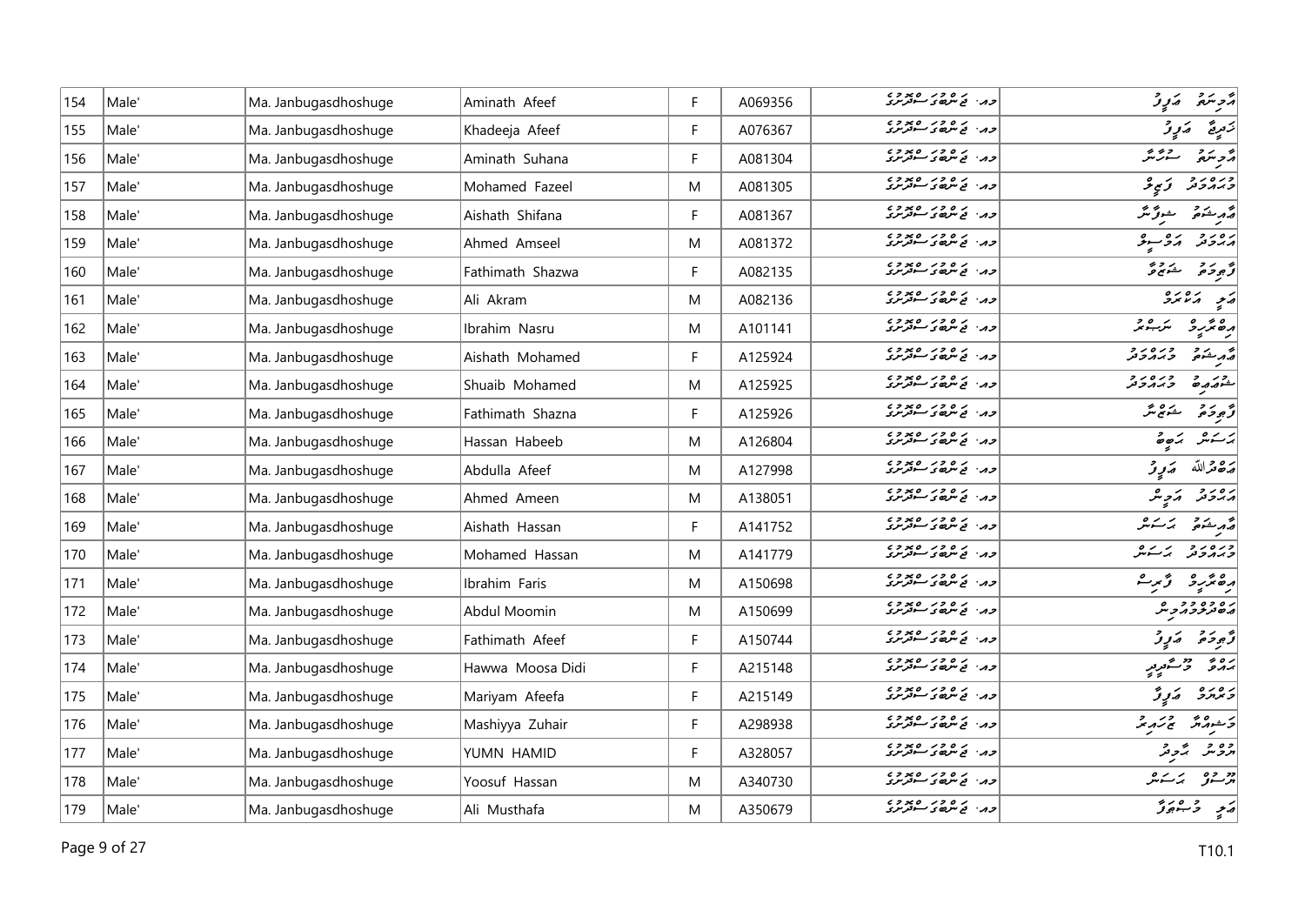| 180 | Male' | Ma. Janbugasdhoshuge | Khaira Hassan          | F  | A361484 | ر ہ در ہے دی۔<br>وہ نے سرچی سوترس                 | تەرىتى - ئەستەنتى                                 |
|-----|-------|----------------------|------------------------|----|---------|---------------------------------------------------|---------------------------------------------------|
| 181 | Male' | Ma. Jasthukafaage    | Ahmed Naeem            | M  | A001639 | وړ کو سوه <i>د و</i> ر<br>وړ کو سوه لوی           | بر ه بر د<br>م <i>. ب</i> ر <del>د</del> مر       |
| 182 | Male' | Ma. Jasthukafaage    | Mohamed Muizzu         | M  | A045565 | وړ کې سوه <i>د و</i> ر<br>وړ کې سوه <i>د و</i> ر  | כנסנכ כם<br>כגתכת כבת                             |
| 183 | Male' | Ma. Jasthukafaage    | Moosa Ismail Manik     | M  | A046102 | وړ کې سوچ <i>دی</i> دی<br>وړ کې سوچ <i>د</i> نو د | כל גלה ביברית                                     |
| 184 | Male' | Ma. Jasthukafaage    | Hussain Niyaz          | M  | A046274 | وړ کے سورتوری<br>وړ کے سورتوری                    | برستهر شهر سرمر                                   |
| 185 | Male' | Ma. Jasthukafaage    | Aminath Ibrahim        | F. | A050274 | وړ کې سه د د د د د                                | أروبته وكالرو                                     |
| 186 | Male' | Ma. Jasthukafaage    | Ali Rizny              | M  | A105074 | وړ کو سهجونونو د د                                | أەسم بىر ئەسمە                                    |
| 187 | Male' | Ma. Jasthukafaage    | Mohamed Aaiz           | M  | A144668 | وړ کو سوځ دی.<br>وړ کو سوځ تو ت                   | כנסנכ בים                                         |
| 188 | Male' | Ma. Jasthukafaage    | Ma-aanath Saula        | F  | A144673 | وړ کې سه د د د د د                                | ر پر ر<br>5 مارچ<br>ستهزعز                        |
| 189 | Male' | Ma. Jasthukafaage    | Abdulla Rameez         | M  | A144674 | وړ کې سه د د د د د                                | برة قرالله<br>بمردع                               |
| 190 | Male' | Ma. Jasthukafaage    | Kinanath Saudhau       | F. | A323676 | وړ کو سوه <i>د و</i> ر<br>وړ کو سوه <i>د و</i> ر  | سە دىمەد<br>ىدىئە ئىبرى                           |
| 191 | Male' | Ma. Jasthukafaage    | Ibrahim Muaaz          | M  | A323734 | وړ کو سوځ دی.<br>وړ کو سوځ تو ت                   | دە ئەر دەر                                        |
| 192 | Male' | Ma. Jasthukafaage    | Aishath Sajuhaa Niyaz  | F  | A381671 | وړ٠ نح سو <sub>ن</sub> و د دي                     | و المرد و المستوفر المستر                         |
| 193 | Male' | Ma. Kalkathaage      | Ahmed Siraj            | M  | A036958 | גם גם.<br>כגי ע <del>ל</del> עים צ                | أرور والمسترجي                                    |
| 194 | Male' | Ma. Kalkathaage      | Sameera Adam           | F  | A068380 | גם גם.<br>כו <i>גי עלע</i> ם צ                    | سَوِيرٌ دُمْرَدٌ                                  |
| 195 | Male' | Ma. Kalkathaage      | Ali Misbah             | M  | A068760 | גם גם.<br>כגי ע <del>ל</del> עים צ                | $rac{1}{20}$                                      |
| 196 | Male' | Ma. Kalkathaage      | Zakariyya Mohamed      | M  | A120076 | גם גם.<br>כ <i>חי עלע</i> ם <i>צ</i>              | גן פי כנסנים                                      |
| 197 | Male' | Ma. Kalkathaage      | Mohamed Mus-if Misbah  | M  | A361725 | גם גם.<br>כ <i>חי עלע</i> ם <i>צ</i>              | כנהגב כם כן כביד                                  |
| 198 | Male' | Ma. Kalkathaage      | Aishath Maha Misbah    | F  | A361750 | גם גם גם<br>כ <i>חי</i> עצעם צ                    | ورشنو ورو وجوه                                    |
| 199 | Male' | Ma. Kenery Lodge     | Fathimath Thowfeega    | F. | A041056 | وړ٠ تا تنریز ده                                   | أَوْجِعَةٍ حَمَّدٍ لَهُمْ يَسْتَمَّا              |
| 200 | Male' | Ma. Kenery Lodge     | Abdul Ghani            | M  | A041057 | وړ٠ تأثیر پروفخ                                   | ره وه د بر<br>اړه مرمرز س                         |
| 201 | Male' | Ma. Kenery Lodge     | Shahi Abdul Ghani      | M  | A306024 | در گرگر بود                                       | شی ره دور س                                       |
| 202 | Male' | Ma. Kumunzaanige     | Latheefa Abbas         | F  | A032659 | ور. باوموچ سر                                     | خبوژ مەمۋى                                        |
| 203 | Male' | Ma. Kumunzaanige     | Mohamed Hamdhoon Abbas | M  | A032671 | ور. باوسی سر                                      | כנסגב גסמם גסש ם<br>בגהכת גבתית ההסיי             |
| 204 | Male' | Ma. Kumunzaanige     | Ahmed Leevan Rasheed   | M  | A350698 | وړ٠ نوو سرچ سرچ                                   | رەر <i>د پو</i> گىر بر <sub>ىشو</sub> ر           |
| 205 | Male' | Ma. Laafen           | Abdul Shakoor Mohamed  | M  | A010951 | وە . ئۇن <i>ى</i> ر                               | ره وه ردد و دره رو<br>پره ترپر شونو سر و بربرو تر |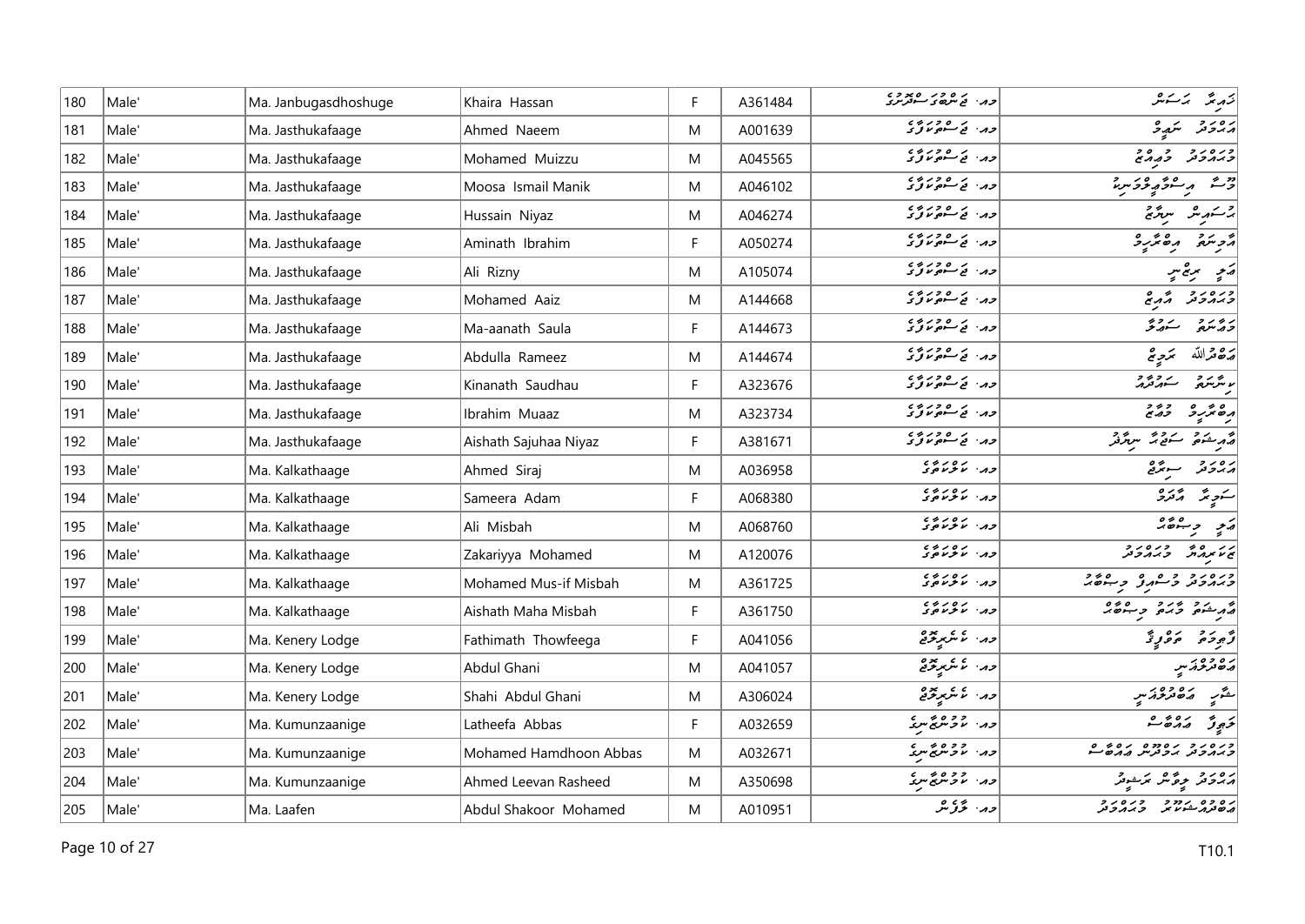| 206 | Male' | Ma. Laafen                | Ahmed Rilwaan                        | M  | A010952 | دە. ئۇرىگ                                                        | رەرد برىمۇش                        |
|-----|-------|---------------------------|--------------------------------------|----|---------|------------------------------------------------------------------|------------------------------------|
| 207 | Male' | Ma. Laafen                | Mohamed Majdy                        | M  | A057193 | دە . ئۇگىر                                                       | ورەر درو<br>دىرمەمر كەنجە          |
| 208 | Male' | Ma. Laafen                | Aishath Raisham                      | F. | A064337 | دە. ئۇگىر                                                        | گەرشىقى ئىمەشك                     |
| 209 | Male' | Ma. Laafen                | Aminath Rihula                       | F. | A079829 | دە. ئۇرىر                                                        | وحريتم بررقة                       |
| 210 | Male' | Ma. Laafen                | Zareena Ahmed                        | F  | A125835 | دە. ئۇگىر                                                        | پرور و<br>ئىم م <sub>ىر</sub> ىتىر |
| 211 | Male' | Ma. Laafen                | Mariyam Raya                         | F  | A165385 | دە. ئۇرىر                                                        | ر ہ رہ ہے۔                         |
| 212 | Male' | Ma. Laafen                | Mohamed Haisham                      | M  | A165387 | دە. ئۇرىر                                                        | ورەرو كەخۇ                         |
| 213 | Male' | Ma. Laafen                | Aishath Samaha Mohamed<br>Majdhy     | F  | A328289 | دە. ئۇرىگە                                                       |                                    |
| 214 | Male' | Ma. Laafen                | Fathimath Raufa                      | F  | A356489 | دە . ئۇگىر                                                       | و دو بردو                          |
| 215 | Male' | Ma. Laafen                | Hassan Rushdhaan                     | M  | A356490 | دە. ئۇزىئر                                                       | ىر سەش بۇيدە ئۆرش                  |
| 216 | Male' | Ma. Lake Wood             | Ibrahim Afeef                        | M  | A048698 | ی ه و ه<br>و د کومون                                             |                                    |
| 217 | Male' | Ma. Lake Wood             | Hiyam Afeef                          | F. | A080430 | ی ه و ه<br>و د کومون                                             | رپړو ډېړو                          |
| 218 | Male' | Ma. Lake Wood             | Mailan Afeef                         | F. | A080431 |                                                                  | خىرى ئىر ئەرە                      |
| 219 | Male' | Ma. Lake Wood             | Ahmed Firass Afeef                   | M  | A081555 | ی ه د ه<br>ود کومانو نا                                          | برودة وبزع مزرو                    |
| 220 | Male' | Ma. Maandhoo Hiyaa        | Hamid Riza                           | M  | A064452 | ور وسربر بار                                                     | جحوفر المرجح                       |
| 221 | Male' | Ma. Maandhoo Villa        | Aishath Anusha Zareen Zubair         | F  | A022731 | وړ گرمونونو گ                                                    | ה<br>התשים, היתש התיית הסתיב       |
| 222 | Male' | Ma. Maandhoo Villa        | Ibrahim Zubair                       | M  | A022744 | وړ٠ د شورونځ                                                     | תפתקים בסתת                        |
| 223 | Male' | Ma. Maandhoo Villa        | Mohamed Inash Zubair                 | M  | A022755 | وړ٠ وسربرونو                                                     | כנסנב הייתים בפוב                  |
| 224 | Male' | Ma. Maandhoo Villa        | Habeeba Hussain Habeeb               | F  | A056582 | در گوهروگر                                                       | برَهة برُسَر برُ برَهة             |
| 225 | Male' | Ma. Maandhoo Villa        | Fathimath Nausheen Ibrahim<br>Zubair | F. | A075565 | وړ ژمپورونژ                                                      | ژوده سريسر مهند و مرد مهند         |
| 226 | Male' | Ma. Maandhoogey Dhekunuge | Ali Shareef                          | M  | A010244 | و د ۱۵۶۶ و د د د<br>و د ۱۰ و سربر و توما سرو                     | أركمني المستكبر                    |
| 227 | Male' | Ma. Maandhoogey Dhekunuge | Mohamed Ameen                        | M  | A011017 | و د ۱۵۶۶ و د د د<br>و د ۱۰ و سربر و توما سرو                     | ورەرو كەچىگ                        |
| 228 | Male' | Ma. Maandhoogey Dhekunuge | Hafsa Hanim                          | F  | A025565 | ه ۲۵ وووړ ته ۶ و د ۲<br>تره ۱۰ تر سرتنرۍ تنرما سربۍ              | برو پە<br>ر محسنه بر               |
| 229 | Male' | Ma. Maandhoogey Dhekunuge | Sazleena Hanim                       | F  | A042579 | د در سر دره دره در دره در دره باشد کند.<br>در در سر شری توما سرب | سەھ پەنگە ئەربۇ                    |
| 230 | Male' | Ma. Maandhoogey Dhekunuge | Ahmed Akram                          | M  | A042796 | و د ۲۰ و دون د د د د<br>و د ۲ و سرتر د ترم سرو                   | גפיב גםים                          |
|     |       |                           |                                      |    |         |                                                                  |                                    |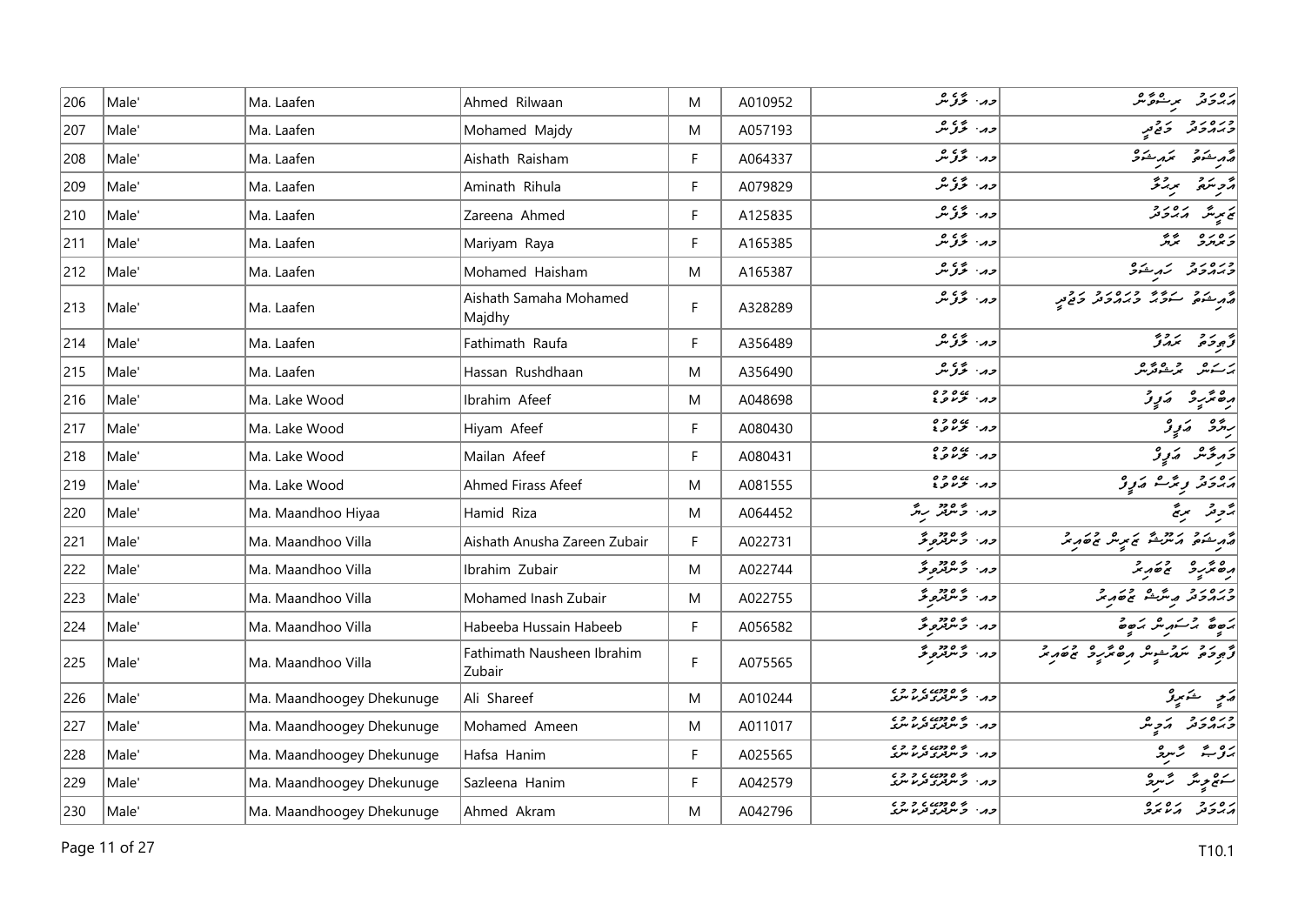| 231 | Male' | Ma. Maandhoogey Dhekunuge | Rugiyya Mohamed                        | F         | A059030 | ه و و و و و و و و<br>و پر ۰ قر سربوری توریم سوی | و وه ورورو<br>برقا <i>مان وب</i> ارونر |
|-----|-------|---------------------------|----------------------------------------|-----------|---------|-------------------------------------------------|----------------------------------------|
| 232 | Male' | Ma. Maandhoogey Dhekunuge | Yusuf Ahmed Akram                      | M         | A157665 | و و و و و و و و<br>و پس مسرفری توما سربی        | חר כם גם גם גם גם<br>ת—נצ גגבע, געיבב  |
| 233 | Male' | Ma. Maandhoogey Dhekunuge | Aishath Yala Hussain                   | F         | A158961 | و د ۱۵۶۶ و د د د<br>و د ۱۰ و سربر و توما سرو    | ە ئەر ئىسىم ئىر ئىلى ئىسىر ئىر         |
| 234 | Male' | Ma. Maandhoogey Dhekunuge | <b>HAMDA MOHAMED</b><br><b>MAUMOON</b> | F         | A162754 | و د به دودن د و د د<br>وړ کوسربر د توما سرو     | נסט כנסנכ נכחים<br>גבת כגובת כובית     |
| 235 | Male' | Ma. Maandhoogey Dhekunuge | Izdhiyaan Mohamed Maumoon              | ${\sf M}$ | A329387 | ه ۲۵۶۵ ووړ و د د د<br>د پر ۱۰ و سرتر و ترم سرو  | כ גם כנסנכ נכחם<br>גבתתית כמגבת בגבית  |
| 236 | Male' | Ma. Maandhoogey Dhekunuge | Dhaanish Mohamed Ameen                 | M         | A332857 | ه ۵ وووړي و و د<br>و پر ۰ و سربرۍ توما سرل      | ترس وبروبر وبرعر                       |
| 237 | Male' | Ma. Maandhoogey Dhekunuge | Dhaaniyaal Mohamed Ameen               | M         | A332858 | ه و و و و و و و و<br>و پر ۰ قر سربوری توریم سوی | ترسر و دره د د به در بر                |
| 238 | Male' | Ma. Maaraadha Aage        | Fathimath Jawza                        | F         | A044879 | כני כיתנגם<br>כני כיתנתג                        | أوجوحهم فيحدثني                        |
| 239 | Male' | Ma. Maaraadha Aage        | Aminath Shazra                         | F         | A045862 | و در دره در<br>در کرده                          | د دره شوه د                            |
| 240 | Male' | Ma. Maaraadha Aage        | Aishath Jennifer                       | F         | A045863 | כו - כ"ו בי ב"<br>כו - כ"ו בינומ"ב              | أَمَّ مِ شَهْمٍ فَ سِمَّةٌ             |
| 241 | Male' | Ma. Maaraadha Aage        | Khadeeja Nazla                         | F         | A051022 | و در دره در در در در با                         | زَمِرِيَّ<br>سرچ پخه                   |
| 242 | Male' | Ma. Maaraadha Aage        | Mariyam Nazra                          | F         | A051023 | و در دره در<br>وړ کرمر <i>ون</i>                | ره ره پره پر                           |
| 243 | Male' | Ma. Maaraadha Aage        | Mohamed Nabeel Ahmed                   | M         | A053183 |                                                 | ورەرو رىھى ئەدرو                       |
| 244 | Male' | Ma. Maaraadha Aage        | Raziyya Adam                           | F         | A056783 | כני כיתנגים<br>כני כיתנגנים                     | ترسىدە ئەرە                            |
| 245 | Male' | Ma. Maaraadha Aage        | Ali Raakin Mohamed                     | M         | A165454 |                                                 | أزو بزربند وبرورو                      |
| 246 | Male' | Ma. Maaraadhaqe           | Maryam Mariya                          | F         | A033399 | و در په دره<br>و در گرمزد                       | رەرە ئەرئە                             |
| 247 | Male' | Ma. Maaraadhage           | Aishath Maya Muhammad                  | F         | A041147 | و در په دره<br>وه ز گرمزد                       | ه مشرح و در در در د                    |
| 248 | Male' | Ma. Maaraadhage           | Hussain Maniu                          | M         | A041148 | و در په دره<br>ور کرمزد                         | 2 سەر شەر ئەس                          |
| 249 | Male' | Ma. Male Villa            | Mohamed Mukhuthar                      | M         | A059377 | وړ گوگوگر                                       | ورەر د دولاد<br><i>دېد</i> ردىر درگونم |
| 250 | Male' | Ma. Manila                | Aminath Rooza Ahmed                    | F         | A072366 | حەر. ئ <i>ۇس</i> رى <i>گى</i>                   | ه در د ده ده دو.<br>مرد شي مرد مدد تر  |
| 251 | Male' | Ma. Mauva                 | Saud Yoosuf                            | M         | A083582 | כ <i>ת - כ</i> תיב                              | ה ככן תיהוב                            |
| 252 | Male' | Ma. Narugis Villa         | Ibrahim Rasheed Ali                    | M         | A009898 | حەر، سى <i>تى</i> تىر <u>ش</u> ىھونچە           | ارەتمەر ئەسىر ئەر<br>مەمەر ئەسىر       |
| 253 | Male' | Ma. Narugis Villa         | Ahmed Fayaz                            | M         | A036819 | حەر، سى <i>تى</i> تىر <u>ش</u> ىھونچە           | دەر دې تەر                             |
| 254 | Male' | Ma. Narugis Villa         | Aishath Lara Fayaz                     | F         | A066821 | حەر، س <i>رىڭ ئو</i> رىشى بەرگە                 | ەر ئىسىم ئۇنگر كەنگەشى                 |
| 255 | Male' | Ma. Narugis Villa         | Hussain Niyaz                          | M         | A086803 | حەر، س <i>رىڭ ئو</i> رىشى بەرگە                 | بر کے مریش سرمرج                       |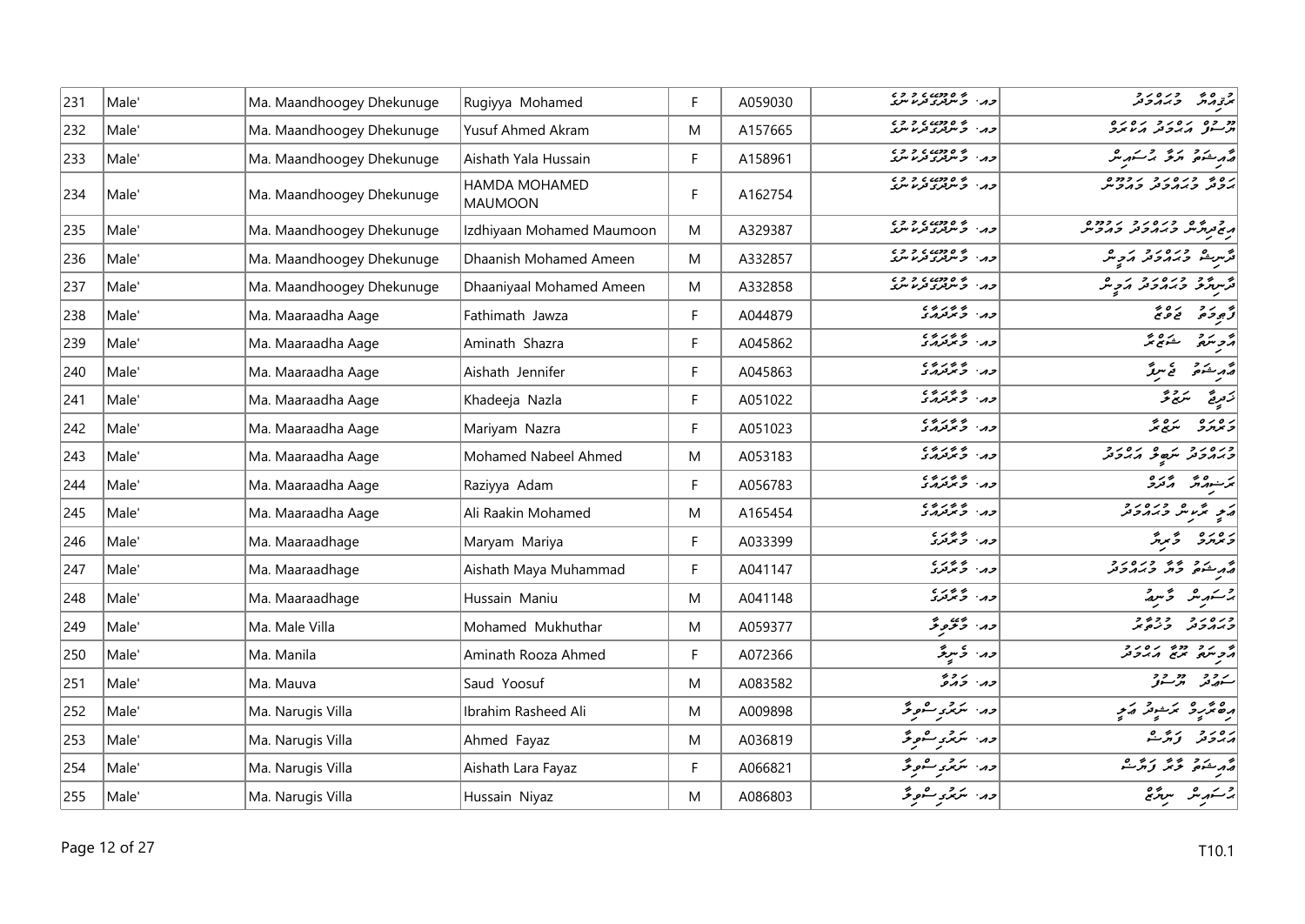| 256 | Male' | Ma. Narugis Villa   | Mariyam Manike           | F           | A120394 | دە ئىرىزى سىمو ق         | ز ه ر ه ر په                                     |
|-----|-------|---------------------|--------------------------|-------------|---------|--------------------------|--------------------------------------------------|
| 257 | Male' | Ma. Narugis Villa   | Mohamed Imthiyaz Hussain | M           | A167373 | دە. سەپرىي سىمو ق        | כנסגב תכתוב באתית                                |
| 258 | Male' | Ma. Narugis Villa 1 | Shibana Abdul Sattar     | F           | A034443 | دە. ئىگرى سىمو ئە 1      | شوخه ده ده ده در در<br>شوخه شده در سوره پر       |
| 259 | Male' | Ma. Narugis Villa 1 | Jeeza Abdul Sattar       | F           | A041140 | دە. ئىگرىموسقوقە 1       | م ده ده ده ده د <del>ه</del><br>محی شهر در دو د  |
| 260 | Male' | Ma. Narugis Villa 1 | Saeeda Rasheed           | F           | A057653 | حەر سىتىر مەھ بۇ 1       | سكم يتم الكركسون                                 |
| 261 | Male' | Ma. New Velly       | Insha Abdul Ghanee       | F.          | A023494 | وړ٠ سرمرو پو             | ر عرث ره دورسر                                   |
| 262 | Male' | Ma. New Velly       | Marsha Abdul Ghanee      | $\mathsf F$ | A023540 | حەر. سرە ئەھ<br>ئ        | و مع ده دور سر                                   |
| 263 | Male' | Ma. New Velly       | Shiba Abdul Ghanee       | F           | A023541 | در سرقمو                 | شوځ ره وه زمند                                   |
| 264 | Male' | Ma. New Velly       | Aminath Naheed           | F           | A045856 | در. سر <sup>و ج</sup> و  | ړې سره گرېږمر                                    |
| 265 | Male' | Ma. New Velly       | Abdul Ghanee Moosa       | M           | A056355 | در سرقمو                 | גם כסג קייבי                                     |
| 266 | Male' | Ma. Odessa          | Dr Mausooma Kamaldeen    | F           | A011959 | $2022 - 12$              | x0 ע גר מי ג'ו ג'ס ס<br>ג'וושיג קוג' ייר עק צוגע |
| 267 | Male' | Ma. Odessa          | Ibrahim Ahmed Nasir      | M           | A022332 | حدر مورم شه              | مصر و درود شهر                                   |
| 268 | Male' | Ma. Passions        | Ahmed Anil               | M           | A022383 | <i>حەر . بۇ</i> يخەنلەپ  | أرور وسرو                                        |
| 269 | Male' | Ma. Passions        | Mariyam Rihula           | F           | A027373 | <i>حەر، بۇ</i> ستەمىرىشە | رەرە برقر                                        |
| 270 | Male' | Ma. Passions        | Aishath Fazira Adam      | F           | A034414 | <i>حەر، بۇ</i> ستەمىرىشە | مەر شىم ئۇي ئەرە                                 |
| 271 | Male' | Ma. Passions        | Fathimath Adeema Adam    | F           | A040292 | <i>حەر بۇ</i> يشكەنگرىشە | تجمج وتحمير والمتراثر                            |
| 272 | Male' | Ma. Passions        | Hassan Thalhath          | M           | A047183 | <i>دە. بۇ</i> ھەشرىق     | يركبش ودودة                                      |
| 273 | Male' | Ma. Passions        | <b>Ahmed Azim Nazeer</b> | M           | A048002 | <i>دە. بۇ</i> شكەش       | أورد ومجاد اللهام                                |
| 274 | Male' | Ma. Passions        | Aminath Lezley           | E           | A057696 | حەر. ئۇيسەمبىر مى        | أأزو يترة فتحيح محيا                             |
| 275 | Male' | Ma. Passions        | Aishath Laisha Ahmed     | F           | A333442 | <i>حەر، بۇ</i> ىشەمىرىشە | مەر شەر ئەر شە كەر دىر                           |
| 276 | Male' | Ma. Passions        | Aminath Lam'aa Ahmed     | F           | A333447 | <i>حەر، بۇ</i> ستەمىرىشە |                                                  |
| 277 | Male' | Ma. Passions        | Maanih Mohamed Saeed     | M           | A344473 | <i>حەر بۇ</i> ستەنگرىش   | ومرد وبرودو كردو                                 |
| 278 | Male' | Ma. Passions        | Maryam Aani Azim         | F           | A369689 | حەر، ئۇيغۇشرىشە          | وتمرمرد كمبر كمبرد                               |
| 279 | Male' | Ma. Passions        | Ibrahim Athshan Azim     | M           | A369690 | حەر، ئۇيسكەنلەپ          | ת פיציב התייבית הבי                              |
| 280 | Male' | Ma. Quarttro        | Ibrahim Saleem           | M           | A032775 | $\frac{0000}{x}$         |                                                  |
| 281 | Male' | Ma. Quarttro        | Haikal Saadh             | M           | A037951 | כתי מתפת<br>כתי מתפת     |                                                  |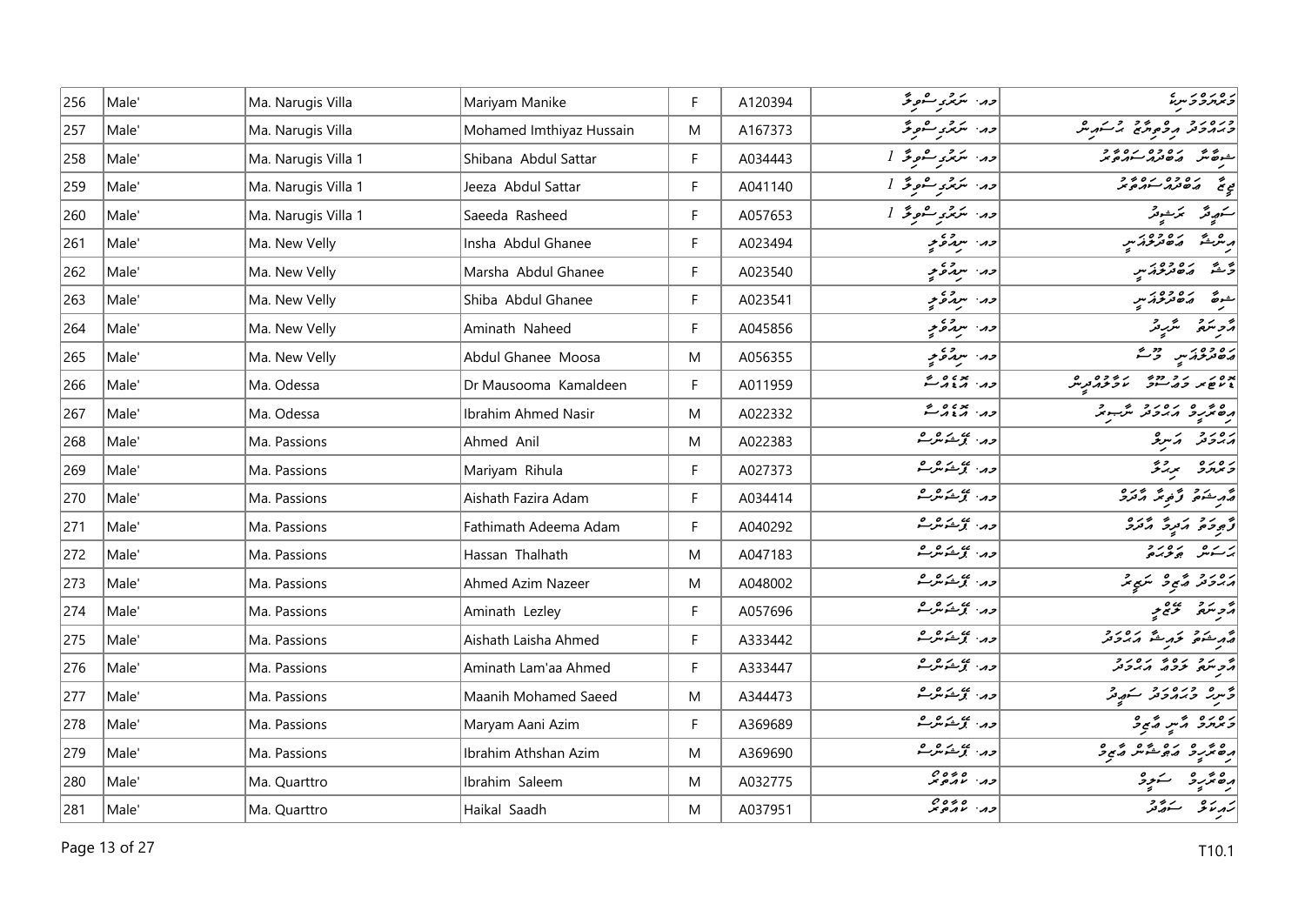| 282 | Male' | Ma. Quarttro    | Aishath Sa'adh             | F  | A041670 | כתי ט <i>וריפית</i>                      | أوكر مشكوم المستور مراجع                                  |
|-----|-------|-----------------|----------------------------|----|---------|------------------------------------------|-----------------------------------------------------------|
| 283 | Male' | Ma. Rahdhebaige | Aminath Sana               | F  | A033188 | ره په دره دره د                          | أرمح سنوسك سنوسكر                                         |
| 284 | Male' | Ma. Rahdhebaige | Mohamed Siyad              | M  | A047169 | בו המתמסת ב                              | ور ه ر و و و<br><i>و پر پر و</i> تر                       |
| 285 | Male' | Ma. Rahdhebaige | Ibrahim Manik              | M  | A063869 | وړ کوموړي د د                            | ە ھەمگەر 2 كەس <sup>رى</sup> ر                            |
| 286 | Male' | Ma. Rahdhebaige | Aishath Saniya Khaleel     | F  | A107024 | ره په دره دره د                          | ر<br>مەرشىمى كەس ئىچ                                      |
| 287 | Male' | Ma. Rahdhebaige | Mariyam Sajiya Khaleel     | F  | A113519 | وړ٠ برسرمرخه د ک                         | د مرمرو گورم تروی                                         |
| 288 | Male' | Ma. Rahdhebaige | Khalidha                   | F  | A122515 | כו. <sub>י</sub> תינת <i>ס</i> ת ב       | رَّحْرِ مَرَّ                                             |
| 289 | Male' | Ma. Rahdhebaige | Hussain Rasikh Siyad       | M  | A161249 | ره په دوم<br>ده ۶ مرمزموه د              | ج سەمەھر مۇسور ھەر بىر<br>مەسەم                           |
| 290 | Male' | Ma. Rahdhebaige | Aishath Mansha Madih       | F  | A324664 | ره په دره ده کار د کا                    | أأمر والمنفقي والمحافر والمحمد                            |
| 291 | Male' | Ma. Ranhadhaage | Mohamed Rasheed            | M  | A022826 | و در بر در در در د                       | وره رو گرشونر<br>د بر دونر گرشونر                         |
| 292 | Male' | Ma. Ranhadhaage | Aishath Saina              | F  | A022827 | و در بر در در در د                       | أقدم يسكوهم التسكر متكر                                   |
| 293 | Male' | Ma. Ranhadhaage | Ahmed Shany                | M  | A023229 | و در بر در در در د                       | پرورو شکسي                                                |
| 294 | Male' | Ma. Ranhadhaage | Fathimath Aleena Rasheed   | F  | A059061 | و در بر در دره د                         | توجوخو متجنز ترجيز                                        |
| 295 | Male' | Ma. Ranhadhaage | Hasaniyya Ismail           | F  | A059062 | و در بر ه ر د د<br>و د بر سرس            | ىكسىر ئەس بەر ئەر ئەر                                     |
| 296 | Male' | Ma. Ranhadhaage | Ibrahim Shaheel            | M  | A125962 | ر ہ ر د د .<br>وړ . نرس د ترو            |                                                           |
| 297 | Male' | Ma. Ranhadhaage | Ali Reesam                 | M  | A155802 |                                          | أەيم سيرسكون                                              |
| 298 | Male' | Ma. Ranhadhaaqe | Mariyam Sama Abdul Rasheed | F. | A166963 | و در بر در در در د                       | ر ٥ ر ٥ د ٥ ر ٥ و ٥ ر د و<br>و بربرو سوش پره تر پر برشوتر |
| 299 | Male' | Ma. Ranhadhaage | Aishath Yamha Rasheed      | F. | A330079 | وړ ۰ مرس <i>ور وي</i>                    |                                                           |
| 300 | Male' | Ma. Ranhadhaage | Mohamed Shamveel Rasheed   | M  | A330956 | د د. بر در د د .<br>د د . بر سربرترد     | ورەر دېرو دې ترشوتر                                       |
| 301 | Male' | Ma. Reflesia    | Mohamed Zuhry              | M  | A037292 | ە دە بىر ئەھەر بىر<br>تەر بىر ئىرى سەرگە | ورەرو ووپر                                                |
| 302 | Male' | Ma. Reflesia    | Fathimath Shaulath         | F  | A046813 |                                          | و ده شهروه                                                |
| 303 | Male' | Ma. Reflesia    | Mariyam Haulath            | F  | A046814 | وە بىرونى-مە                             | נים נים ניבים.<br>כינות כי ג'ורים                         |
| 304 | Male' | Ma. Reflesia    | Abdulla Ghiyas             | M  | A050216 | ود برو و سرگ                             | ح صحرالله مرتزهي                                          |
| 305 | Male' | Ma. Reflesia    | Adam Iyaz                  | M  | A056352 | وړ برونو به                              | أرمز برائح                                                |
| 306 | Male' | Ma. Reflesia    | Aishath Ibahath            | F. | A082306 | وړ٠ برونو سرچ                            | وأرشنق وحازة                                              |
| 307 | Male' | Ma. Reflesia    | Hassan Ziyad               | M  | A324272 | وە بىرونى-مە                             | يرُ سَەش سى پر ترىتر                                      |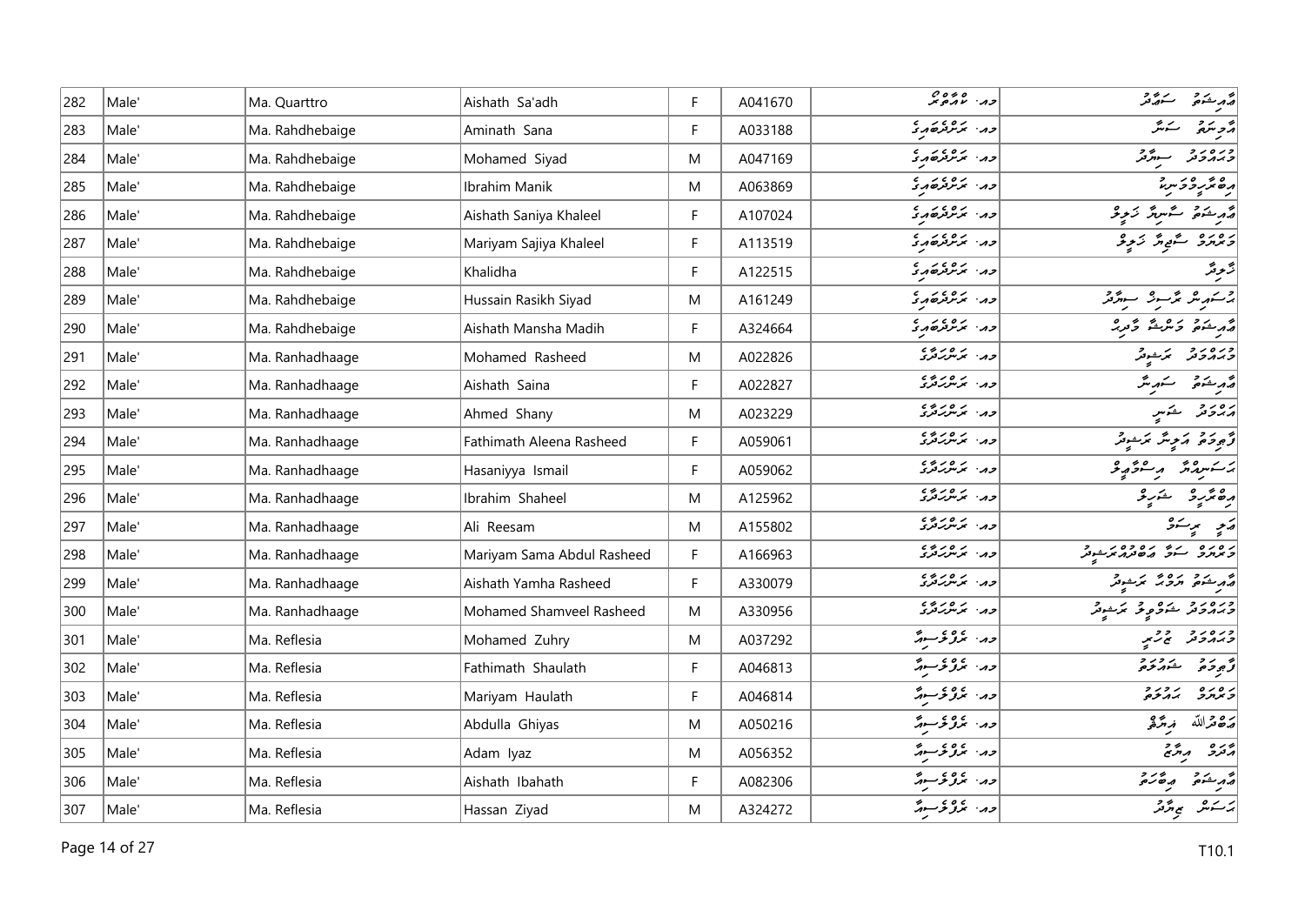| 308 | Male' | Ma. Reflesia              | Mariyam Eema Iyaz    | $\mathsf F$ | A335055 | وړ برونو د م                                                                                                                                                                                                                    | במתכ תב תתם                      |
|-----|-------|---------------------------|----------------------|-------------|---------|---------------------------------------------------------------------------------------------------------------------------------------------------------------------------------------------------------------------------------|----------------------------------|
| 309 | Male' | Ma. Salem                 | Zeeniya Afeef        | F           | A011258 | وړ کنوو                                                                                                                                                                                                                         | ې سرگر کړې تر                    |
| 310 | Male' | Ma. Salem                 | Ismail Afeef         | M           | A011261 | وړ کنوو                                                                                                                                                                                                                         | وستوفي في مدرو                   |
| 311 | Male' | Ma. Salem                 | Zahiya Afeef         | F.          | A011262 | ود. ڪڙو                                                                                                                                                                                                                         | تجرير كالمي ومحمج وحما           |
| 312 | Male' | Ma. Salem                 | Zarana Afeef         | F           | A052860 | وړ کنوو                                                                                                                                                                                                                         | ىز ئەستىر ئەربى                  |
| 313 | Male' | Ma. Salem                 | Mariyam Nuha Nasheed | $\mathsf F$ | A342654 | وړ شوده                                                                                                                                                                                                                         | رەرە دۇ. ئەيدو                   |
| 314 | Male' | Ma. Seeraazee Kanmatheege | Ali Mihad            | M           | A034008 | <i>دە. سوندى ئەندە ۋ</i> ې                                                                                                                                                                                                      | أأوالمحمد ورمحما                 |
| 315 | Male' | Ma. Seeraazee Kanmatheege | Nazda Adam           | F           | A056454 | حەر. سېتىرى ئەنىر دىرى<br>مەن سېتىرى ئانىرى تۈرى                                                                                                                                                                                | برەپژ گ <sup>ەرە</sup>           |
| 316 | Male' | Ma. Seeraazee Kanmatheege | Muneera Ibrahim      | F           | A077960 | حەر، سېتمېرىم مىرى <i>خ م</i> وكى                                                                                                                                                                                               | دېږيځه رەمۇرد                    |
| 317 | Male' | Ma. Seeraazee Kanmatheege | Ibrahim Zunaid       | M           | A138907 | <i>د</i> ړ. سومگيږ مګر <i>د ک</i> و د                                                                                                                                                                                           | رە ئەر ئى ئىر                    |
| 318 | Male' | Ma. Seeraazee Kanmatheege | Raziyya Adam         | F           | A324078 | حەر، سېتمە ئەتىرە ئەتتىمى ئە                                                                                                                                                                                                    | يز شود به برده                   |
| 319 | Male' | Ma. Seeraazeege           | Mariyam Abdullah     | $\mathsf F$ | A045031 | در. سوټرېږي<br>په سوټر                                                                                                                                                                                                          | تروره روورالله                   |
| 320 | Male' | Ma. Seeraazeege           | Shaazneen Ali        | $\mathsf F$ | A048672 | دړ. سوپژېږي<br>د                                                                                                                                                                                                                | شَرَّجْ سِرْسُ } كَيْرٍ          |
| 321 | Male' | Ma. Seeraazeege           | Imran Ali            | M           | A048673 | در.<br>سوټرېږي                                                                                                                                                                                                                  | رو پژند کمی                      |
| 322 | Male' | Ma. Seeraazeege           | Mohamed Adil         | M           | A048674 | در.<br>سومری                                                                                                                                                                                                                    | ورەر د ئور                       |
| 323 | Male' | Ma. Seeraazeege           | Ahmed Fifshan Ali    | M           | A050726 | دە. سومگىي ئ                                                                                                                                                                                                                    | رورد روشه <sub>مو</sub>          |
| 324 | Male' | Ma. Seeraazeege           | Aishath Fifsheen Ali | F.          | A050727 | دە. سوپرىپى<br>ئ                                                                                                                                                                                                                | وأرخني ووحياه وي                 |
| 325 | Male' | Ma. Seeraazeege           | Ali Ahmed            | M           | A052432 | حەر. سېزىتى ئى                                                                                                                                                                                                                  | أركمني أتراد والمحمد             |
| 326 | Male' | Ma. Seeriyazge            | Mohamed Moosa Manik  | M           | A033381 | כוחי ישמחומים ב                                                                                                                                                                                                                 | כנסנכ כביבנים<br>כמוכני כילכיתיו |
| 327 | Male' | Ma. Seeriyazge            | Mohamed Nizar Adam   | M           | A042258 |                                                                                                                                                                                                                                 | ورەرو سرچ پر مدره                |
| 328 | Male' | Ma. Seeriyazge            | Shifana Mohamed      | $\mathsf F$ | A070218 | קורי והתוקדות היום וביום וביום וביום וביום וביום וביום וביום וביום וביום וביום וביום וביום וביום וביום וביום ו<br>את היום וביום וביום וביום וביום וביום וביום וביום וביום וביום וביום וביום וביום וביום וביום וביום וביום וביום | أحورٌ شر ورەر د                  |
| 329 | Male' | Ma. Seeriyazge            | Shifna Mohamed       | F           | A070219 | $\frac{1}{2}$<br>$\frac{1}{2}$                                                                                                                                                                                                  | شور شر در در د                   |
| 330 | Male' | Ma. Seeriyazge            | Ahmed Mohamed        | M           | A070220 |                                                                                                                                                                                                                                 | ג פגב בגם גב<br>גגבע בגגבע       |
| 331 | Male' | Ma. Seeriyazge            | Ali Moosa Manik      | M           | A087761 | כף היו היו היו בין<br>ד                                                                                                                                                                                                         | ה כי היו ה                       |
| 332 | Male' | Ma. Seeriyazge            | Fathimath Moosa      | F           | A116025 | כ ג' – ייבאת איב<br>ז' ג' – י                                                                                                                                                                                                   | دو مح<br>و مر د<br>تر موحر می    |
| 333 | Male' | Ma. Seeriyazge            | Nasif Mohamed        | M           | A149792 | <br> כני המתחשב<br> -                                                                                                                                                                                                           | نگرېبوتو <i>د ډ</i> ره د د       |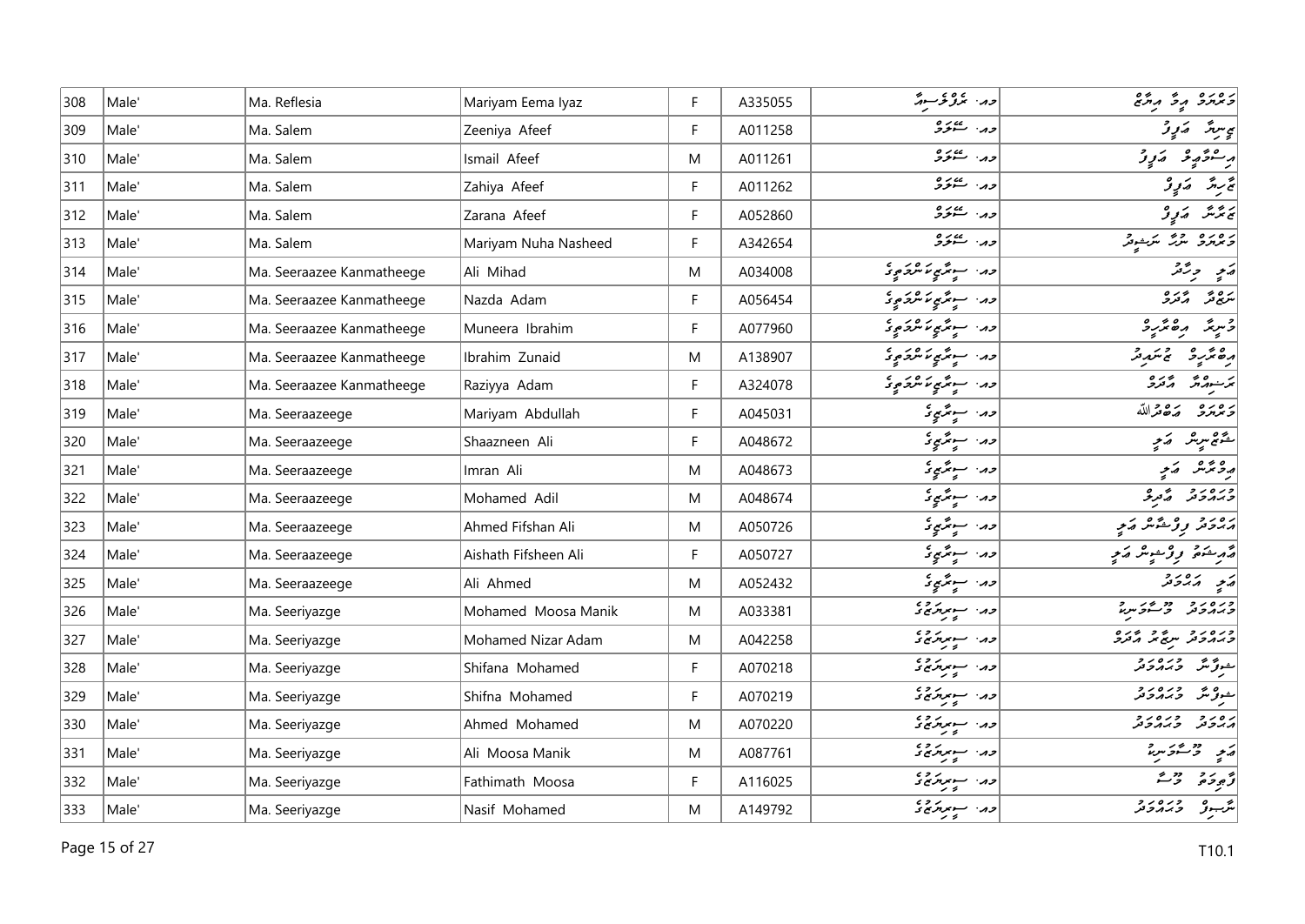| 334 | Male' | Ma. Seeriyazge | Aminath Sheena Ali    | F           | A161002 |                                                                                                                                                                                                                                  |                                                                                     |
|-----|-------|----------------|-----------------------|-------------|---------|----------------------------------------------------------------------------------------------------------------------------------------------------------------------------------------------------------------------------------|-------------------------------------------------------------------------------------|
| 335 | Male' | Ma. Seeriyazge | Adam Ali              | M           | A324077 | وړ. سومونونۍ<br>د                                                                                                                                                                                                                | و دره دره در کار<br>در کار در در کار<br>در در کار در                                |
| 336 | Male' | Ma. Seeriyazge | Asif Mohamed          | M           | A334517 | 12 - היותח מים<br>אבורי היותח מים ב                                                                                                                                                                                              | د در در در در در در در در در در در در است.<br>در سر در در در در در در در در در است. |
| 337 | Male' | Ma. Seeriyazge | Abdulla Athif Mohamed | M           | A340839 | <br>  ۱۸۶۰ سپهرېزي د                                                                                                                                                                                                             | ره والله گروه وره د و<br>مصرالله گروه و سمردند                                      |
| 338 | Male' | Ma. Seeriyazge | Adam Naseeh Mohamed   | M           | A340840 |                                                                                                                                                                                                                                  | وره ترجده وبره دو                                                                   |
| 339 | Male' | Ma. Seeriyazge | Shiuna Mohamed        | F           | A340841 | קניי ההמתמשי<br>קניי ה                                                                                                                                                                                                           | أشوره شرح وبره برو                                                                  |
| 340 | Male' | Ma. Seeriyazge | Moosa Nasih           | M           | A374787 | קורי והתוקדות היום וביום וביום וביום וביום וביום וביום וביום וביום וביום וביום וביום וביום וביום וביום וביום ו<br>או הוביום וביום וביום וביום וביום וביום וביום וביום וביום וביום וביום וביום וביום וביום וביום וביום וביום וביו | روم مگرسور                                                                          |
| 341 | Male' | Ma. Seeriyazge | Aishath Sana Ali      | F           | A393334 | כו. הימיקאצי<br>הי                                                                                                                                                                                                               |                                                                                     |
| 342 | Male' | Ma. Sier       | Aishath Hanim         | F           | A050013 | ورستهتر                                                                                                                                                                                                                          | ە بەللەش كىنى كەنى<br>ئەبەللەش كەنى كەنى<br>ئەبەللەش كەنى كەنى كەن                  |
| 343 | Male' | Ma. Sier       | MAHRAN MOHAMED MAJID  | M           | A128392 | در سهرس                                                                                                                                                                                                                          |                                                                                     |
| 344 | Male' | Ma. Sier       | Mira Mohamed Majid    | F           | A128393 | در ۱۰ سورسر                                                                                                                                                                                                                      | و پر دره د د و د                                                                    |
| 345 | Male' | Ma. Sithuraa   | Aishath Shazlee       | $\mathsf F$ | A060634 | در سوه پژ                                                                                                                                                                                                                        |                                                                                     |
| 346 | Male' | Ma. Sithuraa   | Aminath Shazura       | $\mathsf F$ | A077314 | حەر. سىھەتتە                                                                                                                                                                                                                     |                                                                                     |
| 347 | Male' | Ma. Sithuraa   | Ahmed Faisal          | M           | A078371 | وړ. سوچنگه                                                                                                                                                                                                                       | أرورو ورباو                                                                         |
| 348 | Male' | Ma. Sithuraa   | Mariyam Shazly        | $\mathsf F$ | A081571 | حەر. سىھەتتە                                                                                                                                                                                                                     | د ۱۵ د ۱۵ د مخ                                                                      |
| 349 | Male' | Ma. Sithuraa   | Hawwa Shuzaira        | F           | A121095 | در سوه نگر                                                                                                                                                                                                                       | برە ئەستىم ئىر                                                                      |
| 350 | Male' | Ma. Sithuraa   | Mariyam Rasheeda      | $\mathsf F$ | A148422 | در سوه بگر                                                                                                                                                                                                                       | و دره کردونگر                                                                       |
| 351 | Male' | Ma. Sithuraa   | Fathmath Afzara       | $\mathsf F$ | A148424 | حەر. سىھمگە                                                                                                                                                                                                                      | أزّوجه بروبر                                                                        |
| 352 | Male' | Ma. Sithuraa   | Fathimath Waheedha    | F           | A215168 | در سوه پژ                                                                                                                                                                                                                        | وَّجِوحَةً وَرِيَّزٌ                                                                |
| 353 | Male' | Ma. Sithuraa   | Ismail Faisal         | M           | A345501 | در سوه پژ                                                                                                                                                                                                                        | وسرة ويوجد وكرجاني                                                                  |
| 354 | Male' | Ma. Sithuraa   | Ibrahim Faisal        | M           | A350438 | כו <i>גי הס</i> ביק<br>ק                                                                                                                                                                                                         | رەپرىر زىرىنى                                                                       |
| 355 | Male' | Ma. Sithuraa   | Mohamed Inas          | M           | A350439 | حەر. سىھەتتە                                                                                                                                                                                                                     | ورەرو مەر                                                                           |
| 356 | Male' | Ma. Sithuraa   | Imaha Imthiyaz        | F           | A350440 | دە سوڭمە                                                                                                                                                                                                                         | أردمج المردور ويحمج                                                                 |
| 357 | Male' | Ma. Sithuraa   | Dheena Mohamed        | F           | A350441 | در ۱۰ سوه پژ                                                                                                                                                                                                                     | توسرٌ و بره رو                                                                      |
| 358 | Male' | Ma. Sithuraa   | Sana Mohamed          | F           | A350442 | حەر. سىھمگە                                                                                                                                                                                                                      | سەپىر<br>و ره ر و<br>تر پر ژنر                                                      |
| 359 | Male' | Ma. Sithuraa   | Ikrisha Mohamed       | F           | A354120 | در سره بگر<br>                                                                                                                                                                                                                   | ده مرشه دره در                                                                      |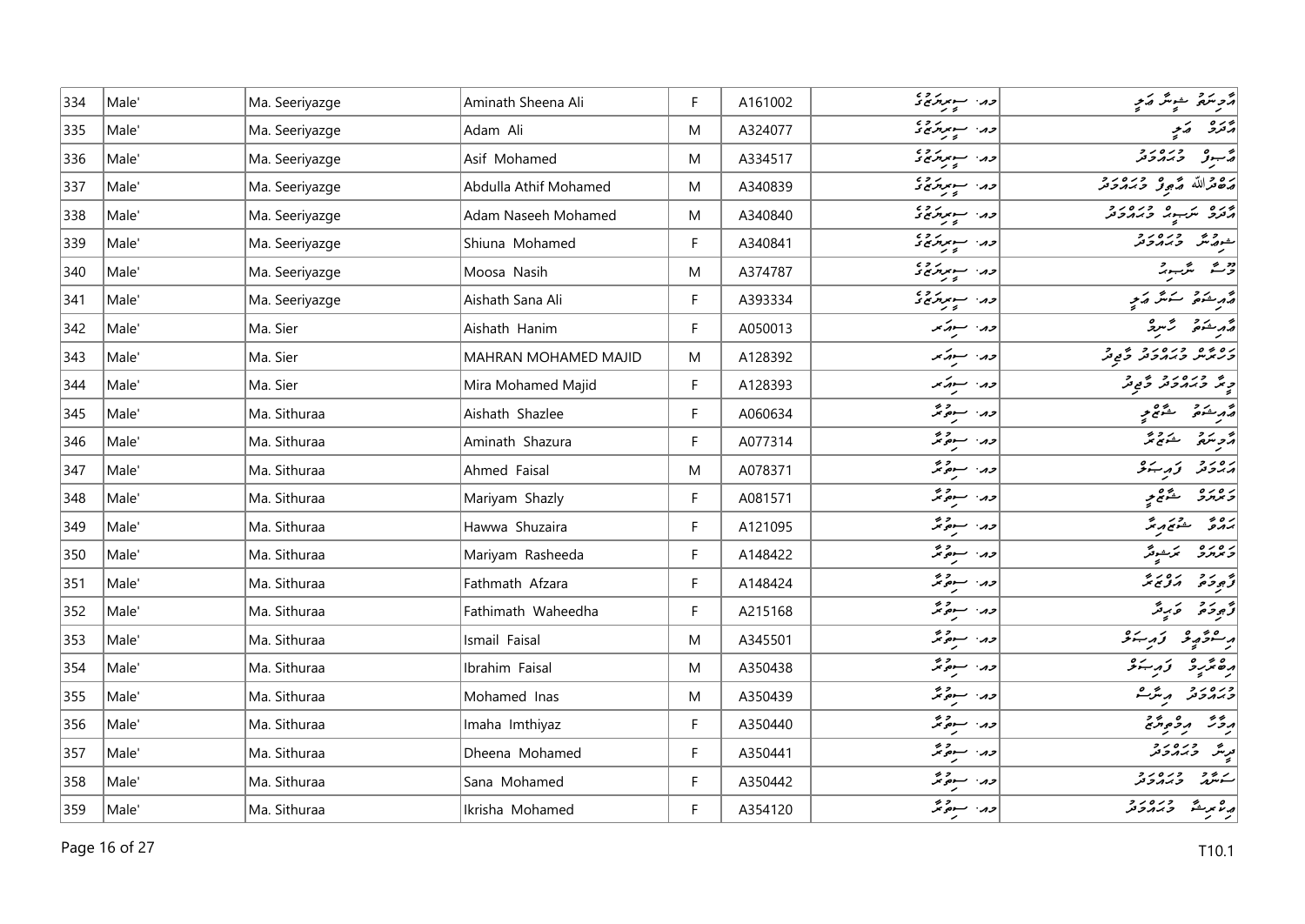| 360 | Male' | Ma. Snow Light    | Musthafa Hassan          | M           | A011199 | ور. سوسروره              | وجووز برسكس                                                                                                               |
|-----|-------|-------------------|--------------------------|-------------|---------|--------------------------|---------------------------------------------------------------------------------------------------------------------------|
| 361 | Male' | Ma. Snow Light    | Aminath Shifana          | $\mathsf F$ | A012389 |                          | ۇ ئەسكە ھەر ئىگە                                                                                                          |
| 362 | Male' | Ma. Snow Light    | Mohamed Rashad Hassan    | M           | A037355 | $rac{1}{2}$              | ورەرو رەۋرىرىش                                                                                                            |
| 363 | Male' | Ma. Snow Light    | Mariyam Rashad           | F           | A047279 | $rac{1}{2}$              | رەرە پەشەر                                                                                                                |
| 364 | Male' | Ma. Snow Light    | Adam Ihusan              | M           | A047280 | $rac{1}{2}$              | مەر شەشر<br>په ره<br>د ترو                                                                                                |
| 365 | Male' | Ma. Snow Light    | Ahmed Nahiz              | M           | A047509 |                          | رەر ئەربى                                                                                                                 |
| 366 | Male' | Ma. Snow Light    | Sana Rashad              | $\mathsf F$ | A047510 |                          | سەنگە ئىمەشقىر                                                                                                            |
| 367 | Male' | Ma. Snow Light    | Ali Nihad                | M           | A047558 | $rac{1}{2}$              | أەسمج سرچمىقى                                                                                                             |
| 368 | Male' | Ma. Snow Light    | Aminath Nathasha Gasim   | $\mathsf F$ | A048317 | $rac{1}{2}$              |                                                                                                                           |
| 369 | Male' | Ma. Snow Light    | Rahuma Hassan            | $\mathsf F$ | A060204 | $rac{1}{2}$              | ىردە بەسكىر                                                                                                               |
| 370 | Male' | Ma. Snow Light    | Aishath Shifna           | F           | A078513 | در. ڪنگرفريع             | ړُ د شَوَهِ شور شَر                                                                                                       |
| 371 | Male' | Ma. Snow Light    | Ismail Shafeeu           | M           | A097598 | در. ڪنگردريج             | بر شر <i>ې ده شوړه</i>                                                                                                    |
| 372 | Male' | Ma. Snow Light    | Fathmath Neesha          | $\mathsf F$ | A121272 | در. ڪنگريزو،             |                                                                                                                           |
| 373 | Male' | Ma. Snow Light    | Khadeeja Reesha          | $\mathsf F$ | A167186 | در. سانگرده              | ر کوری موسیقی<br>توجود کو موسیقی<br>ترمین موسیقی                                                                          |
| 374 | Male' | Ma. Snow Light    | Hassan Mohamed           | M           | A305894 | در. ڪشھره                | يز کشته وره د و                                                                                                           |
| 375 | Male' | Ma. Snow Light    | Aishath Liusha           | $\mathsf F$ | A338052 | $rac{1}{2}$              | و المر شور المرور المراكبة<br>مراكب المراكب المراكب المراكبة<br>مراكب المراكب المراكب المراكبة المراكبة المراكبة المراكبة |
| 376 | Male' | Ma. Snow Light    | Maimoona Niusha Musthafa | F           | A338053 | در. ڪنگر جرم             | ر دور برد ده در در در در در در دارد.<br>د بر د شر شر شر د کرد و در                                                        |
| 377 | Male' | Ma. Three Chances | Aminath Zaeema           | F           | A033783 | <i>دە. ھېرىقىرىكى</i>    | أأدبتكم بماراة                                                                                                            |
| 378 | Male' | Ma. Three Chances | Mohamed Shifau           | M           | A066518 | دە. ئۇ يوپۇسرىكەت        | ورەرو ئىدۇر                                                                                                               |
| 379 | Male' | Ma. Three Chances | Aminath Shiuna           | F           | A073470 | دە. ئۇمرىگەرىكەت         | ۇچەسكە ھەممىگە                                                                                                            |
| 380 | Male' | Ma. Three Chances | Fathimath Shifana        | F           | A076741 | ور. وپرپۇرى ك            | ژ <sub>بوخ</sub> و سرژنڈ                                                                                                  |
| 381 | Male' | Ma. Three Chances | Aishath Zaeema           | $\mathsf F$ | A098406 | <i>دە. مې پۇتۇسى</i> ت   | مەر شىم ئەرگ                                                                                                              |
| 382 | Male' | Ma. Three Chances | Hawwa Shaina             | F           | A138126 | <i>دە. ، ئوپۇسرىكى</i> گ | رە ئەرش                                                                                                                   |
| 383 | Male' | Ma. Three Chances | Mariyam Shuzana          | F           | A138127 | دە. ئۇ بېرىگەنگرىسكەت    | ر ه ر ه<br><del>د</del> بربرگ<br>شەمچ ئىگر                                                                                |
| 384 | Male' | Ma. Three Chances | Abdulla Shamuoon         | M           | A334326 | دە. ئۇ يېڭەنگەرىكەت      | شەھ جەھ بىر<br>بر25 الله                                                                                                  |
| 385 | Male' | Ma. Three Chances | Ismail Shaffan           | M           | A334328 | دە. ئۇ يېرىگەنگەنسەت     | ر موځ په ده د ده د                                                                                                        |
|     |       |                   |                          |             |         |                          |                                                                                                                           |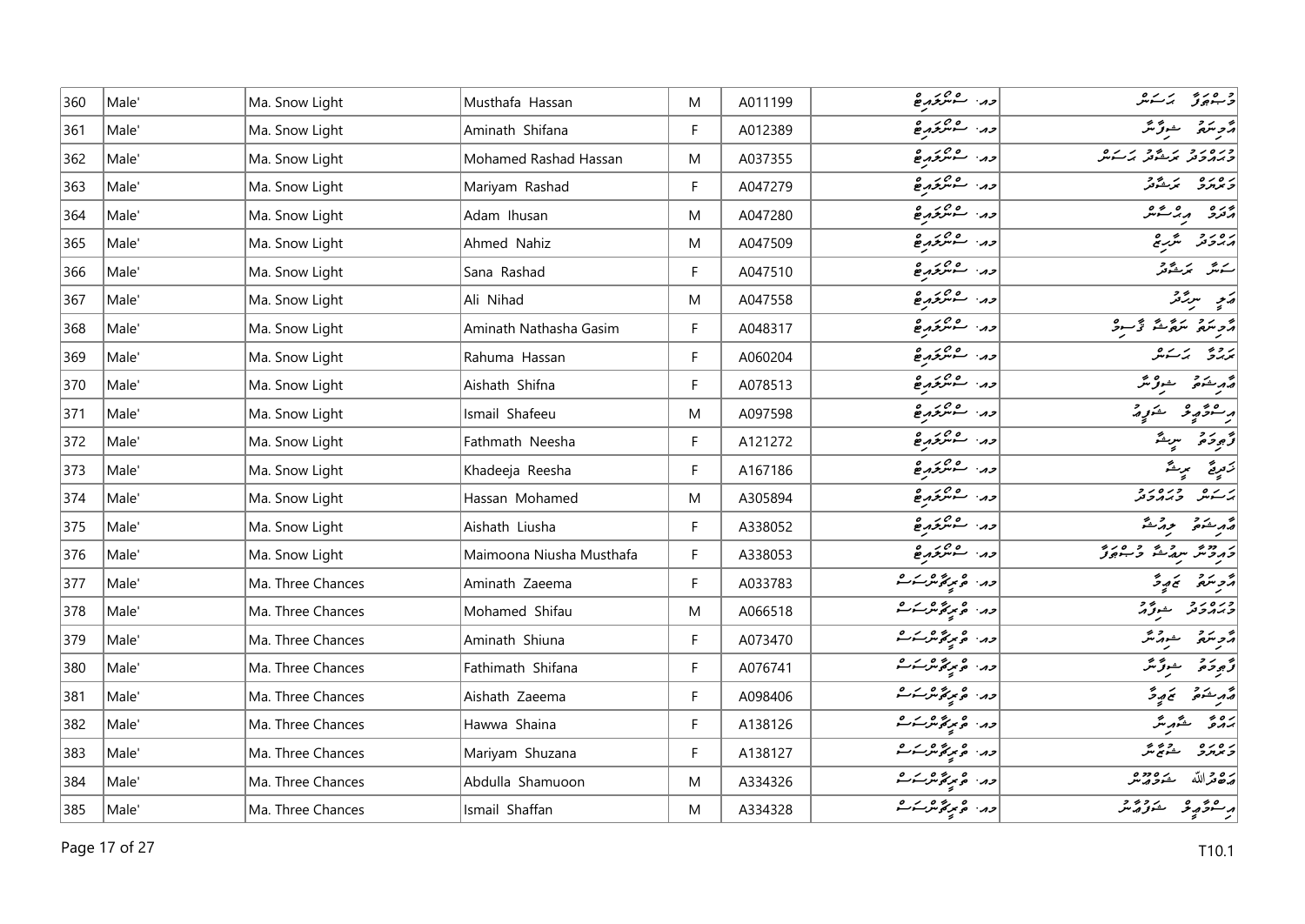| 386 | Male' | Ma. Thundu Riyaa | Ibrahim Hameed Ahmed       | M  | A103054 | در وسومبر                                      | رەپرىدى بەدىر مەددىر                                  |
|-----|-------|------------------|----------------------------|----|---------|------------------------------------------------|-------------------------------------------------------|
| 387 | Male' | Ma. Thundu Riyaa | Aminath Samaahath Ibrahim  | F. | A351223 | حدر وسومبر                                     | أزويتهم سودره المصرير                                 |
| 388 | Male' | Ma. Thundu Riyaa | Mohamed Saif Ibrahim       | M  | A367878 | در و مرد بردگر                                 | ورەرو سەرو مەھرىپ                                     |
| 389 | Male' | Ma. Uivashaage   | Aishath Sobyha             | F  | A032707 | دړ په تروغری                                   | وأرشكم بكور                                           |
| 390 | Male' | Ma. Uivashaage   | Fathimath Shiranee Shaheen | F. | A050064 | כו. ו'תפיעל<br>כו. ו'תפיעל                     | ۇ <sub>ج</sub> وڭ شوندىر مۇرىد                        |
| 391 | Male' | Ma. Uivashaage   | Jasmine Hussain            | F  | A050139 | כו <i>י ההפית</i><br>כו <i>י ההפית</i>         | ەج چە ئەسكەر                                          |
| 392 | Male' | Ma. Uivashaage   | Mohamed Jaweed             | M  | A070194 | בו ה' הפ"ש.<br>כו ה' הפ"ש.                     | ورەرو ئەر                                             |
| 393 | Male' | Ma. Uivashaage   | Ahmed Vikram Hussain       | M  | A094125 | כו <i>י: ה'</i> תפיע.                          | أرورو ولابرو وكرمر                                    |
| 394 | Male' | Ma. Uivashaage   | Shifaza Jawid              | F  | A112819 | כו. ו'וקפית.<br>כו. ו'וקפית.                   | أُسْتِرَقَّ مَحَ مِمَّر                               |
| 395 | Male' | Ma. Uivashaage   | Habeeba Mohamed Didi       | F  | A112820 | כו. ו'וקפיצי                                   | رە ئەرەر ئەر                                          |
| 396 | Male' | Ma. Uivashaage   | Fathimath Simada           | F. | A146268 | כו. ו'וקפיצי                                   | أراموخام المسوقاتر                                    |
| 397 | Male' | Ma. Uivashaage   | Shifana Jawid              | F  | A154292 | כו <i>רי ה'קפית</i><br>כורי ה'קפי <i>ת</i>     | حو <i>ؤنڈ قی ہ</i> و                                  |
| 398 | Male' | Ma. Uivashaage   | Maaish Ahmed               | M  | A349432 | כו <i>י ההפית</i><br>כו <i>י ההפית</i>         | جەمرىشە<br>بر ہ بر د<br>م <i>ر</i> بر <del>د</del> تر |
| 399 | Male' | Ma. Uivashaage   | Yaeesh Ahmed               | M  | A349435 | כו <i>י: ה'הפ</i> ית.<br>כו <i>י: ה'ה</i> פית. | پرتي ه پر چر چر                                       |
| 400 | Male' | Ma. Uivashaage   | Ibrahim Shifan Jawid       | M  | A350734 | כו. ו'וקפיצי                                   | أرەڭرىر ئىسر ئىس قىم يەقر                             |
| 401 | Male' | Ma. Uivashaage   | Shaikha Jawid              | F  | A361032 | בו ההפתב                                       | أَحْتَمَرِ مِنْ الْمَحْمَدِ وَ الْمَرْ                |
| 402 | Male' | Ma. Utopia       | Hassan Nizar Ahmed         | M  | A044068 | בו. יק <u>ש</u> ק יק                           | ير کامل سرچ پر دره د د                                |
| 403 | Male' | Ma. Utopia       | Mohamed Nasif              | M  | A077860 | בו. יק <u>שק</u> ק                             | ورەر دېگرىنى<br>دىرودىن س                             |
| 404 | Male' | Ma. Utopia       | Fathimath Nazlifa          | F. | A077861 | בתי תפתח                                       | ژُهِ دَهُ مَسَیْ مِرْزٌ                               |
| 405 | Male' | Ma. Vaifinige    | Adam Saeed Abdul Rahman    | M  | A034889 | در ئەروپىر                                     | 1970 كرو 10707070 ك                                   |
| 406 | Male' | Ma. Vaifinige    | Mohamed Saeed              | M  | A113075 | دە <sub>ن</sub> ءَە پ <sub>و</sub> سرى         | وره رو در د                                           |
| 407 | Male' | Ma. Vaifinige    | Aishath Reema              | F. | A113076 | حەر، ئۇم بوسىي<br>سىمبرىيە                     | أقمر شوقر المحرقة                                     |
| 408 | Male' | Ma. Vaifinige    | Aminath Thauma             | F  | A167170 | وړ٠ وَړوسځ                                     | أثر سره بره و                                         |
| 409 | Male' | Ma. Vaifinige    | Fathimath Dheema           | F  | A167190 | وړ٠ وَړوسره<br>د                               | ا تو جر جر<br>ا<br>قرِرٌ                              |
| 410 | Male' | Ma. Vaifinige    | Hawwa Rizma                | F. | A355251 | وړ· وُړو سره<br>د                              | رەپچ<br>سرچ څ                                         |
| 411 | Male' | Ma. Vaifinige    | Mariyam Uzma               | F  | A355252 | در وروسه                                       | ג סגם בביב<br><i>בינת</i> כ ביביב                     |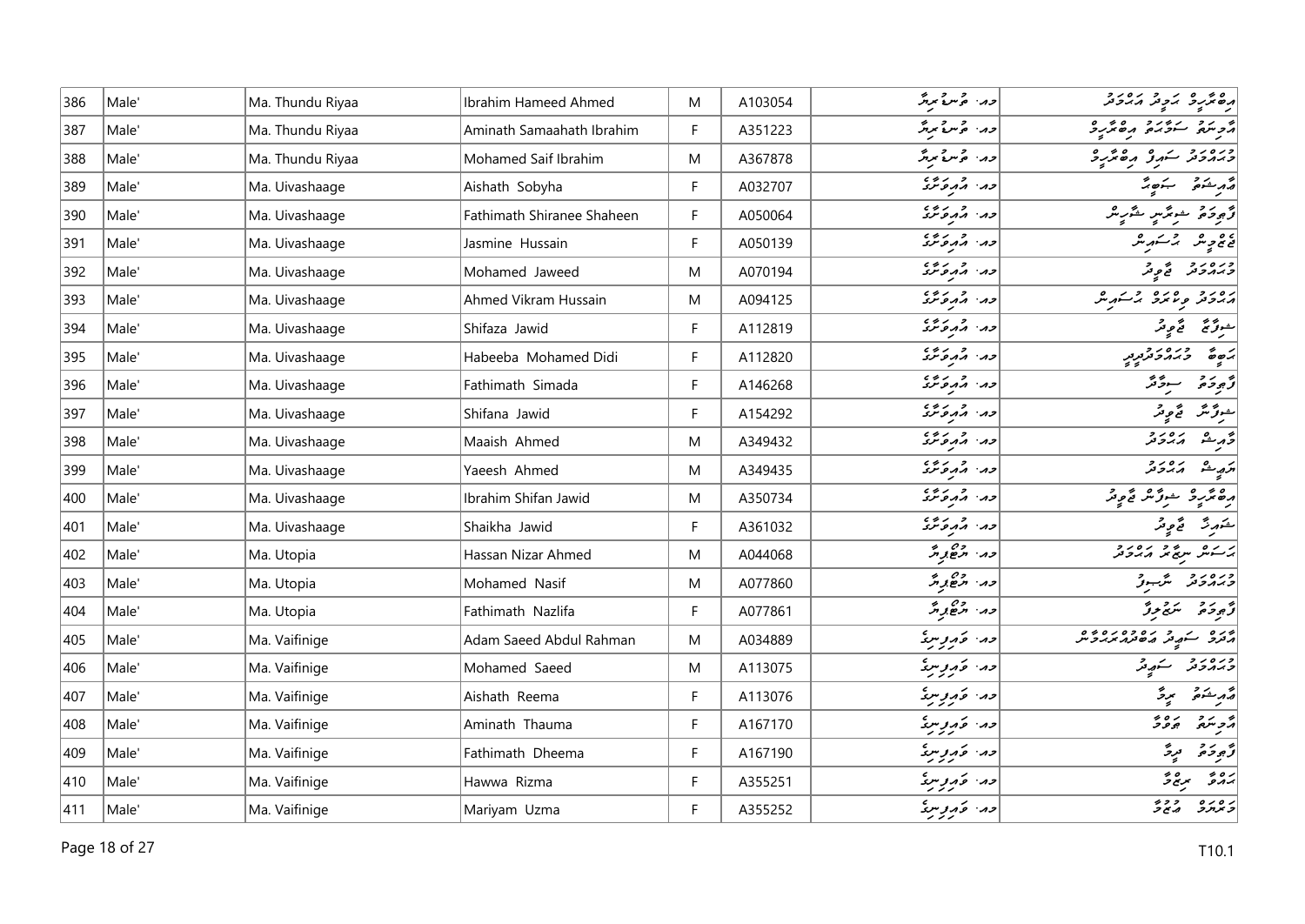| 412 | Male' | Ma. Valleyge         | Aishath Naheed         | F  | A023493 | در و و د د                                                                                                                                                                                                                                                                                                                                                                           | أقدم مشوقو التفرير فكر                                  |
|-----|-------|----------------------|------------------------|----|---------|--------------------------------------------------------------------------------------------------------------------------------------------------------------------------------------------------------------------------------------------------------------------------------------------------------------------------------------------------------------------------------------|---------------------------------------------------------|
| 413 | Male' | Ma. Valleyge         | Ibrahim Ahmed Razee    | M  | A023495 | دە. ئۇيج                                                                                                                                                                                                                                                                                                                                                                             | رەپرىي مەدەر بۇ ب                                       |
| 414 | Male' | Ma. Valleyge         | Dr Mohamed Ahmed Razee | M  | A023496 | دە. ئۇيج                                                                                                                                                                                                                                                                                                                                                                             | بده در در در در در برمج<br>۱۶ مام در بربرد بربردگر برمج |
| 415 | Male' | Ma. Valleyge         | Lamya Ahmed Razee      | F  | A053835 | دە. ئۇچۇ                                                                                                                                                                                                                                                                                                                                                                             | رەپ رەرد پرىي                                           |
| 416 | Male' | Ma. Violet Villa     | Ibrahim Maumoon        | M  | A007775 | در وَرِدْڠْوِدْ                                                                                                                                                                                                                                                                                                                                                                      | دە ئەر ئەددە                                            |
| 417 | Male' | Ma. Violet Villa     | Fathimath Rifa Maumoon | F  | A045350 | در وَرِدْعُودٌ                                                                                                                                                                                                                                                                                                                                                                       | و مرد دروده در در                                       |
| 418 | Male' | Ma. Violet Villa     | Aminath Rishfa Maumoon | F  | A080285 | در وَرِدْءُ وِدْ                                                                                                                                                                                                                                                                                                                                                                     | הכתב תיינ" כגבית                                        |
| 419 | Male' | Ma. Wayside 304 Flat | Mohamed Afeef Hussain  | M  | A060654 | ورب مي ڪري ۽ 304 وڃ ٿو                                                                                                                                                                                                                                                                                                                                                               | وبرەپرى <sub>م</sub> ېرو برگېرىد                        |
| 420 | Male' | Ma. Wayside 304 Flat | Aishath Hilmy          | F  | A125615 | ورب مي ڪري 304 وڃ ھ                                                                                                                                                                                                                                                                                                                                                                  | پښتونه پروې                                             |
| 421 | Male' | Ma. Wayside 304 Flat | Aminath Adhuha Zuhair  | F  | A162705 | ورب مي ڪري 304 وڃ ھ                                                                                                                                                                                                                                                                                                                                                                  | أأروبتهم أروفه وترارقه                                  |
| 422 | Male' | Ma. Wayside 304 Flat | Asiyath Agsa Afeef     | F  | A254055 | ورب عن سكور ع 304 وتخيفج                                                                                                                                                                                                                                                                                                                                                             | أثم سرد رو شه كار د                                     |
| 423 | Male' | Ma. Wayside 304 Flat | Aminath Izwa Afeef     | F  | A351251 | $\begin{bmatrix} 2 & 3 & 3 & 3 & 6 \ 6 & 3 & 3 & 6 \end{bmatrix}$ 304                                                                                                                                                                                                                                                                                                                | أأروسكم وبالمحمر أأويائه                                |
| 424 | Male' | Ma. Wayside 304 Flat | Hawwa Umna Afeef       | F  | A351252 | ورب ع سور ۽ 304 وڃ ھ                                                                                                                                                                                                                                                                                                                                                                 | رەپ دەپر روپ                                            |
| 425 | Male' | Ma. Wayside 310 Flat | Abdulla Didi           | M  | A043134 | $\begin{bmatrix} 0 & 0 & 0 \\ 0 & 0 & 0 \\ 0 & 0 & 0 \end{bmatrix}$                                                                                                                                                                                                                                                                                                                  | پر ۱۵ قمر اللّه مرمر<br> -                              |
| 426 | Male' | Ma. Wayside 403 Flat | Mohamed Hassan         | M  | A121003 | ورسي شهره 403 ومحظ                                                                                                                                                                                                                                                                                                                                                                   | ورەرو پەسەر                                             |
| 427 | Male' | Ma. Wayside 403 Flat | Aishath Shimla         | F  | A121015 | ورسي مسكوره والأولوج                                                                                                                                                                                                                                                                                                                                                                 | أشرائكم والموافق                                        |
| 428 | Male' | Ma. Wayside 403 Flat | Mariyam Nahidha        | F  | A131009 | ومستحسكم في 403 وتحي                                                                                                                                                                                                                                                                                                                                                                 | د ۱۵ د عربی په                                          |
| 429 | Male' | Ma. Wayside 403 Flat | Ahmed Shareef          | M  | A146513 | ورسي مسكوره والأولوج                                                                                                                                                                                                                                                                                                                                                                 | پروتر خوبور                                             |
| 430 | Male' | Ma. Wayside 403 Flat | Fathmath Nasheeda      | F  | A305018 | $ 2.3 \tfrac{2}{3}$ 403 مخرجہ وی                                                                                                                                                                                                                                                                                                                                                     | أقهوخكم التكرشوند                                       |
| 431 | Male' | Ma. Wayside 403 Flat | Nashidha Hassan        | F  | A305019 | ورب بي ڪرم يا 403 وڃ                                                                                                                                                                                                                                                                                                                                                                 | مگرجونگر - کرک مگر                                      |
| 432 | Male' | Ma. Wayside 403 Flat | Aminath Najudha        | F  | A356827 | $\overline{e}$ $\overline{e}$ $\overline{e}$ $\overline{e}$ $\overline{e}$ $\overline{e}$ $\overline{e}$ $\overline{e}$ $\overline{e}$ $\overline{e}$ $\overline{e}$ $\overline{e}$ $\overline{e}$ $\overline{e}$ $\overline{e}$ $\overline{e}$ $\overline{e}$ $\overline{e}$ $\overline{e}$ $\overline{e}$ $\overline{e}$ $\overline{e}$ $\overline{e}$ $\overline{e}$ $\overline{$ | أأترج سترام والمحمد                                     |
| 433 | Male' | Ma. Wayside 410 Flat | Abdul Rauf Ibrahim     | M  | A025714 | وربي شهره 410 وءه                                                                                                                                                                                                                                                                                                                                                                    | ەرھ ئرىر ۋ<br>ر ۵ ۵ ۵ ۵ رود و<br>ډه تر مربر تو          |
| 434 | Male' | Ma. Wayside 609 Flat | Mohamed Shan           | M  | A113670 | ور. پي ڪري 609 وڃ ھ                                                                                                                                                                                                                                                                                                                                                                  | ورەر دەشتەر                                             |
| 435 | Male' | Ma. Wayside 610 Flat | Ali Sameer             | M  | A068105 | ورسي شهره 10 ووقع                                                                                                                                                                                                                                                                                                                                                                    | ړې سوچه                                                 |
| 436 | Male' | Ma. Wayside Flat 203 | Ali Muthasim           | M  | A123713 | $203$ وه شهره وعي                                                                                                                                                                                                                                                                                                                                                                    | أرو وروبه و                                             |
| 437 | Male' | Ma. Wayside Flat 203 | Hawwa Shazma           | F. | A213304 | ومستوسكم والملح والملك والملا                                                                                                                                                                                                                                                                                                                                                        | ره د سره د<br>بربرگ سنونورگ                             |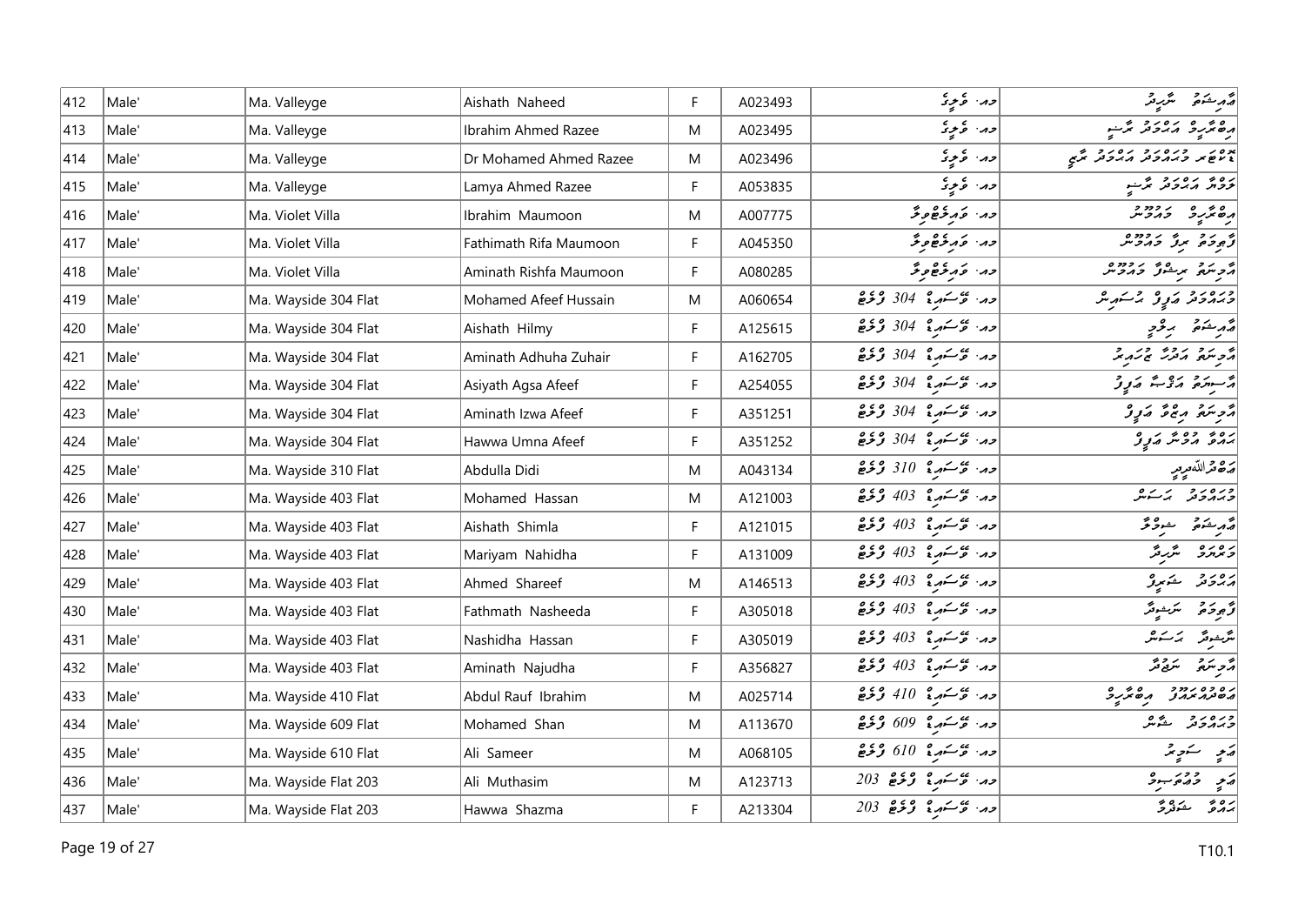| 438 | Male' | Ma. Wayside Flat 401 | Aminath Thooma Abbas | F. | A072081 | $401$ ور $-$ ه وغريق $10$             | ء رو دو ره وي                                          |
|-----|-------|----------------------|----------------------|----|---------|---------------------------------------|--------------------------------------------------------|
| 439 | Male' | Ma. Wayside Flat 401 | Ahmed Mohamed Didi   | M  | A086760 | $401$ פול האי האל האי האי הא          | پر ۹ پر و<br>و بر ه بر و<br>تر بر پر تر تر تر<br>نخسته |
| 440 | Male' | Ma. Wayside Flat 401 | Ahzar Ahmed          | M  | A093988 | $401$ $223$ $322$ $-22$               | پر ص پر                                                |
| 441 | Male' | Ma. Wayside Flat 401 | Mariyam Mohamed Didi | F. | A096229 | $401$ פרי פּ $\rightarrow$ בריי הוא ה | 0 < 0 <<br>وبرتر وترتربر<br>وتمرمرو                    |
| 442 | Male' | Ma. Wayside Flat 401 | Afaa Abdulla         | F  | A251647 | $401$ $223$ $322$ $-22$               | أَصَرَّ صَصْحَدِاللَّهُ                                |
| 443 | Male' | Ma. Wayside Flat 401 | Aifa Abdulla         | F  | A360292 | $401$ ور $-$ ه وغريق $10$             | ەھ قراللە<br>  پر ډېڅ                                  |
| 444 | Male' | Ma. Wayside Flat 407 | Hassaan Rasheed      | M  | A125088 | $407$ $253$ $372$                     | برە ئەمىر<br>- بمرَڪونر                                |
| 445 | Male' | Ma. Wayside Flat 601 | Ahmed Ibrahim        | M  | A306038 | $601$ כוז כל האי נצפים                | برورد<br>フンメめハ                                         |
| 446 | Male' | Ma. Wayside Flat 705 | Rugiyya Hassan       | F  | A020781 | $705$ כמי קציע בארי נציע              | ىر تەرگە<br>ئە ئەشر                                    |
| 447 | Male' | Ma. Wayside Flat 705 | Hussain Mazeed       | M  | A067528 | $705$ כמי קציירות בציפי ב             | يز ڪرينگ ڪي پڙ                                         |
| 448 | Male' | Ma. Zenith           | Fathimath Saeeda     | F. | A038591 | בורי הבייטור                          | ا تو پر چ<br>ستہ مگر                                   |
| 449 | Male' | Ma. Zenith           | Ismail Faisal        | M  | A067337 | בו המיישי                             | ورقق قوم قاريبي                                        |
| 450 | Male' | Ma. Zenith           | Adam Shahid          | M  | A103845 | כורי הבייטור                          | ستەرىر<br>پر بر <i>ہ</i><br>ارکورنر                    |
| 451 | Male' | Ma. Zenith           | Aminath Shirana      | F  | A103846 | כורי הבייטור                          | لمرد سرة<br>ے <i>مرگ</i> مگر                           |
| 452 | Male' | Ma. Zenith           | Naeema Ibrahim       | F  | A215173 | בוגי הבייטור                          | بتهوء وقعتبوه                                          |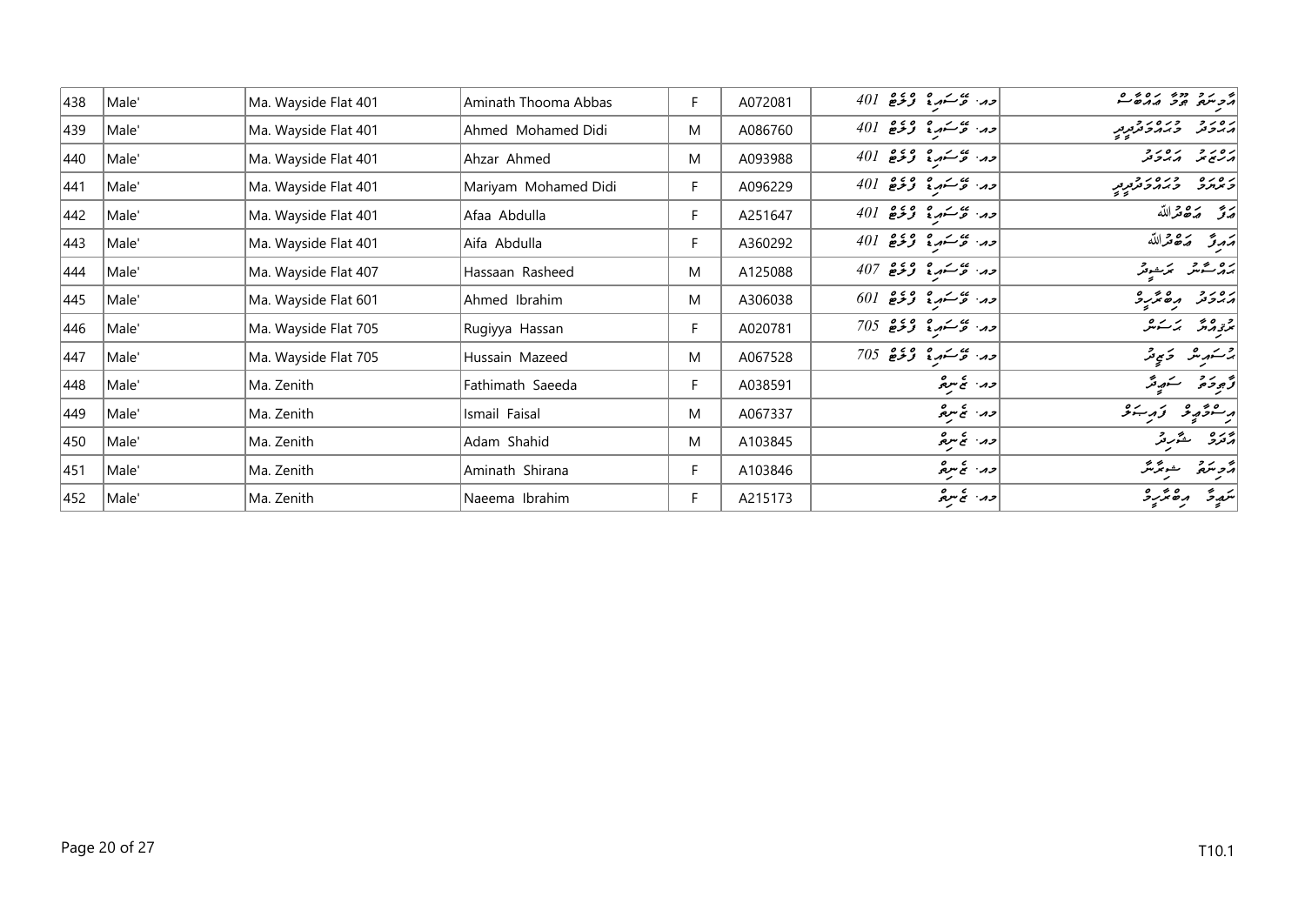## *w7qAn8m? sCw7mRo>u; wEw7mRw;sBo<*

| ' مرمر | 'يئرىثر: |
|--------|----------|
|        |          |
|        |          |
|        |          |

## *w7q9r@w7m> sCw7qHtFoFw7s; mAm=q7 w7qHtFoFw7s;*

| ىر تە | $\mathcal{O} \times$<br>$\sim$ | $\sim$<br>. . | لترنثر |
|-------|--------------------------------|---------------|--------|
|       |                                |               |        |
|       |                                |               |        |
|       |                                |               |        |

| انترنثر: | $^{\circ}$ | يبرهر | $^{\circ}$<br>سرسر |
|----------|------------|-------|--------------------|
|          |            |       |                    |
|          |            |       |                    |
|          |            |       |                    |

| ىرتىر: | 。<br>سر سر | .,<br>مرسر |
|--------|------------|------------|
|        |            |            |
|        |            |            |
|        |            |            |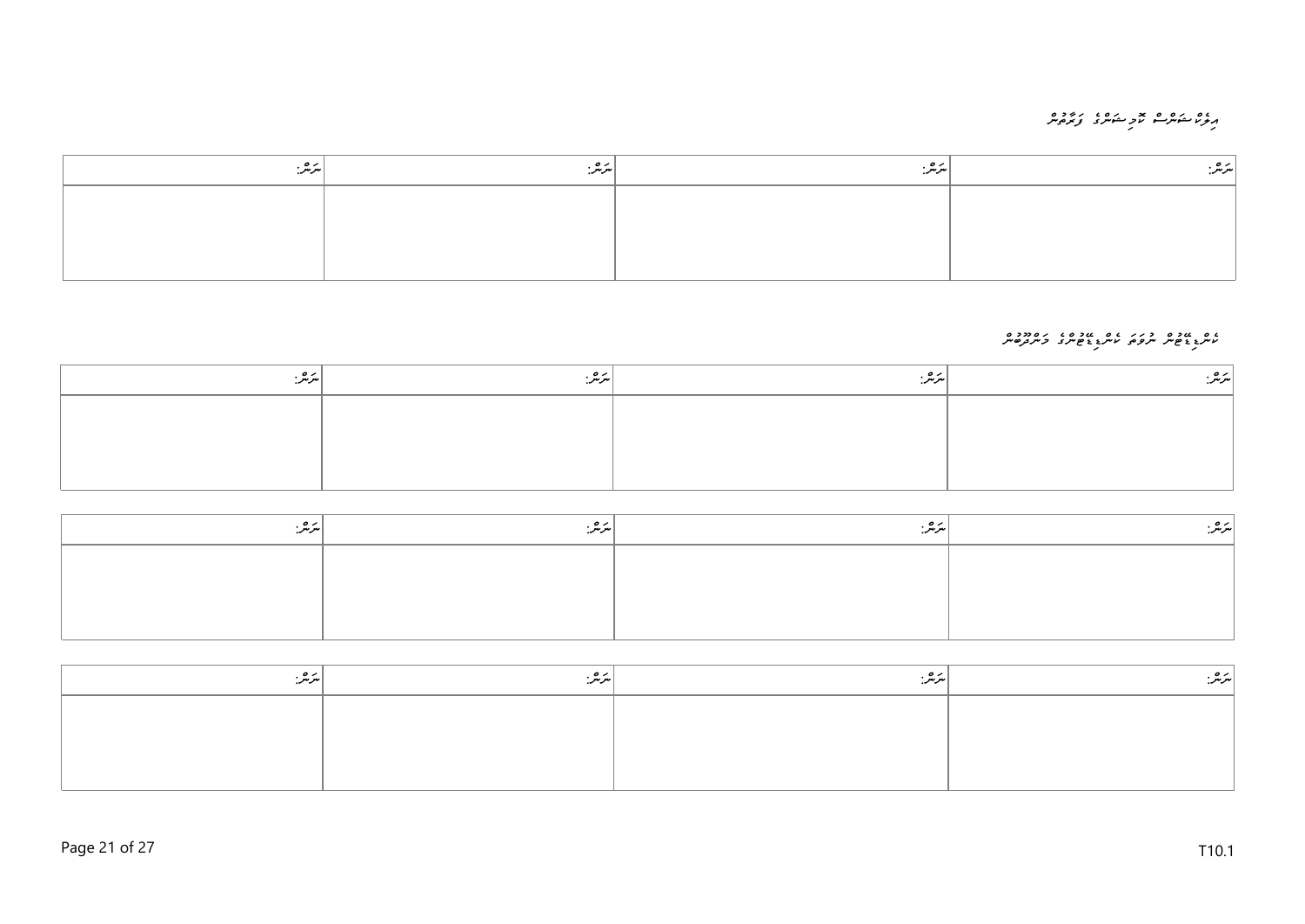| يره. | ο. | ا ير ه |  |
|------|----|--------|--|
|      |    |        |  |
|      |    |        |  |
|      |    |        |  |

| <sup>.</sup> سرسر. |  |
|--------------------|--|
|                    |  |
|                    |  |
|                    |  |

| ىرتىر: | $\sim$ | ا بر هه. | لىرىش |
|--------|--------|----------|-------|
|        |        |          |       |
|        |        |          |       |
|        |        |          |       |

| 。<br>مرس. | $\overline{\phantom{a}}$<br>مر سر | يتريثر |
|-----------|-----------------------------------|--------|
|           |                                   |        |
|           |                                   |        |
|           |                                   |        |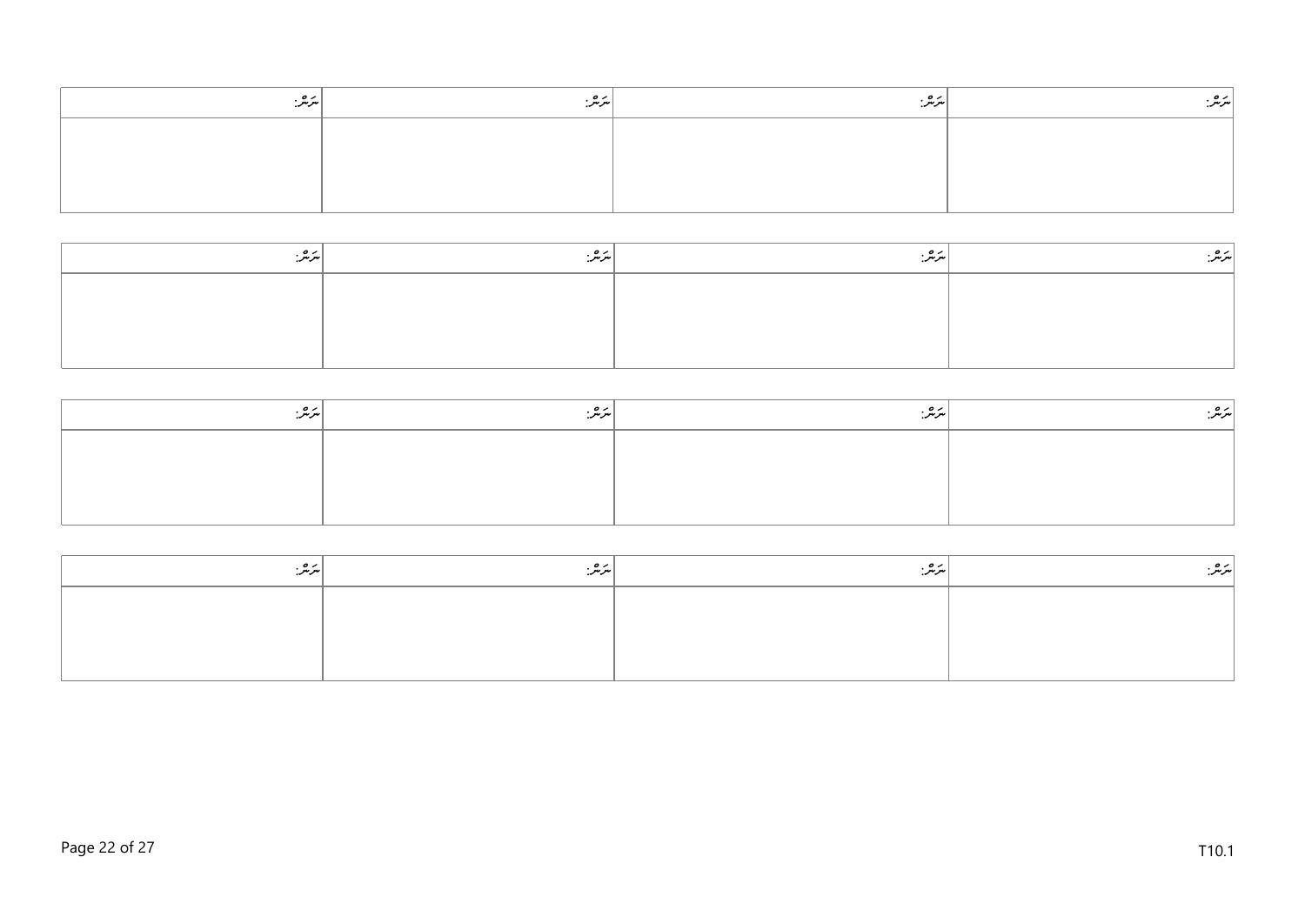| ير هو . | $\overline{\phantom{a}}$ | يرمر | اير هنه. |
|---------|--------------------------|------|----------|
|         |                          |      |          |
|         |                          |      |          |
|         |                          |      |          |

| ىر ھ | $\circ$ $\sim$<br>ا سرسر. | $\circ$ $\sim$<br>' سرسر . | o <i>~</i><br>سرسر. |
|------|---------------------------|----------------------------|---------------------|
|      |                           |                            |                     |
|      |                           |                            |                     |
|      |                           |                            |                     |

| نتزيتر به | 。 | 。<br>سرسر. | o <i>~</i> |
|-----------|---|------------|------------|
|           |   |            |            |
|           |   |            |            |
|           |   |            |            |

|  | . ه |
|--|-----|
|  |     |
|  |     |
|  |     |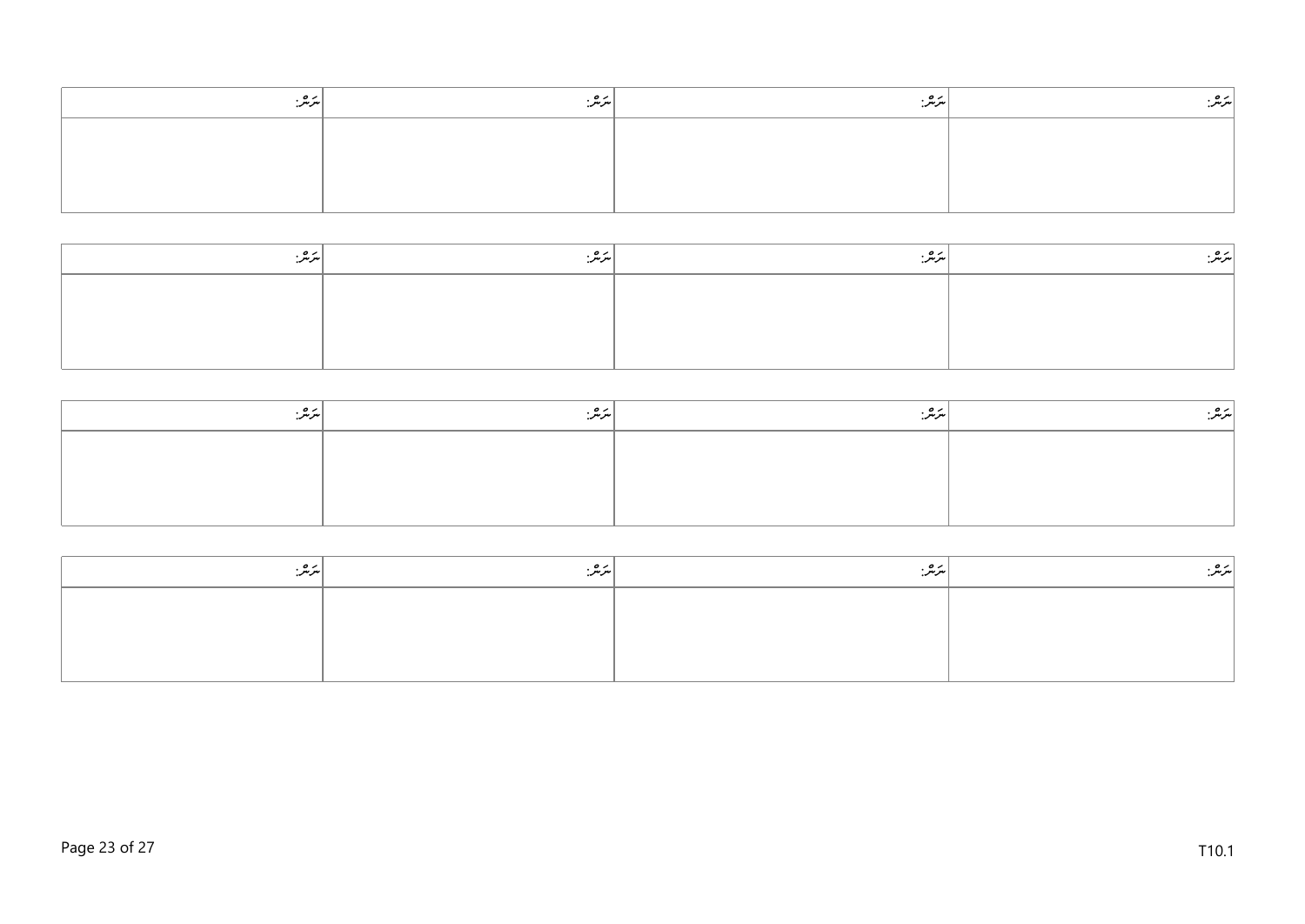| ير هو . | $\overline{\phantom{a}}$ | يرمر | اير هنه. |
|---------|--------------------------|------|----------|
|         |                          |      |          |
|         |                          |      |          |
|         |                          |      |          |

| ىر تىر: | $\circ$ $\sim$<br>" سرسر . | يبرحه | o . |
|---------|----------------------------|-------|-----|
|         |                            |       |     |
|         |                            |       |     |
|         |                            |       |     |

| لترتكر: | الترنثر: | ابر همه: | الترنثر: |
|---------|----------|----------|----------|
|         |          |          |          |
|         |          |          |          |
|         |          |          |          |

|  | . ه |
|--|-----|
|  |     |
|  |     |
|  |     |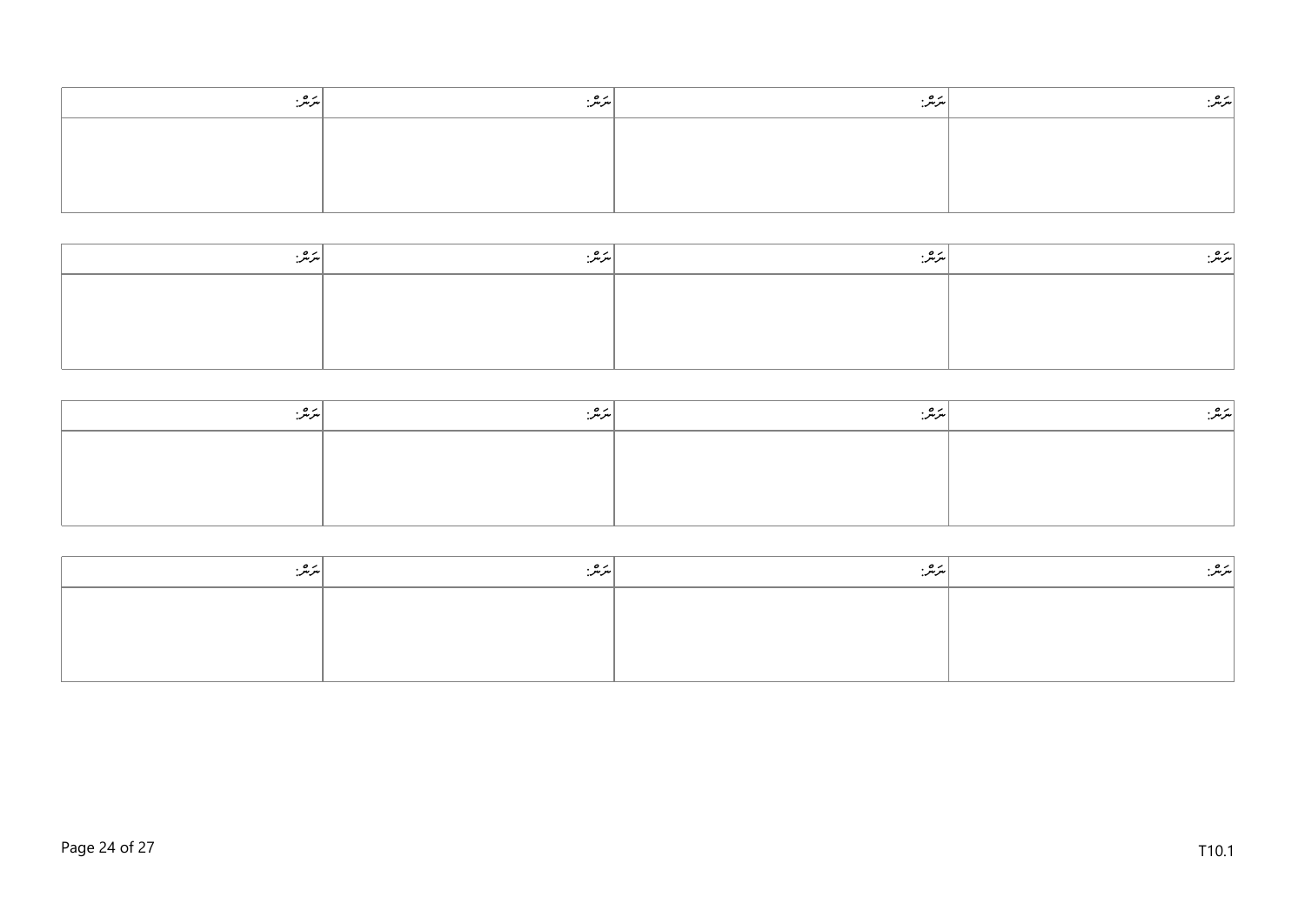| $\cdot$ | ο. | $\frac{\circ}{\cdot}$ | $\sim$<br>سرسر |
|---------|----|-----------------------|----------------|
|         |    |                       |                |
|         |    |                       |                |
|         |    |                       |                |

| ايرعر: | ر ه<br>. . |  |
|--------|------------|--|
|        |            |  |
|        |            |  |
|        |            |  |

| بر ه | 。 | $\sim$<br>َ سومس |  |
|------|---|------------------|--|
|      |   |                  |  |
|      |   |                  |  |
|      |   |                  |  |

| 。<br>. س | ىرىىر |  |
|----------|-------|--|
|          |       |  |
|          |       |  |
|          |       |  |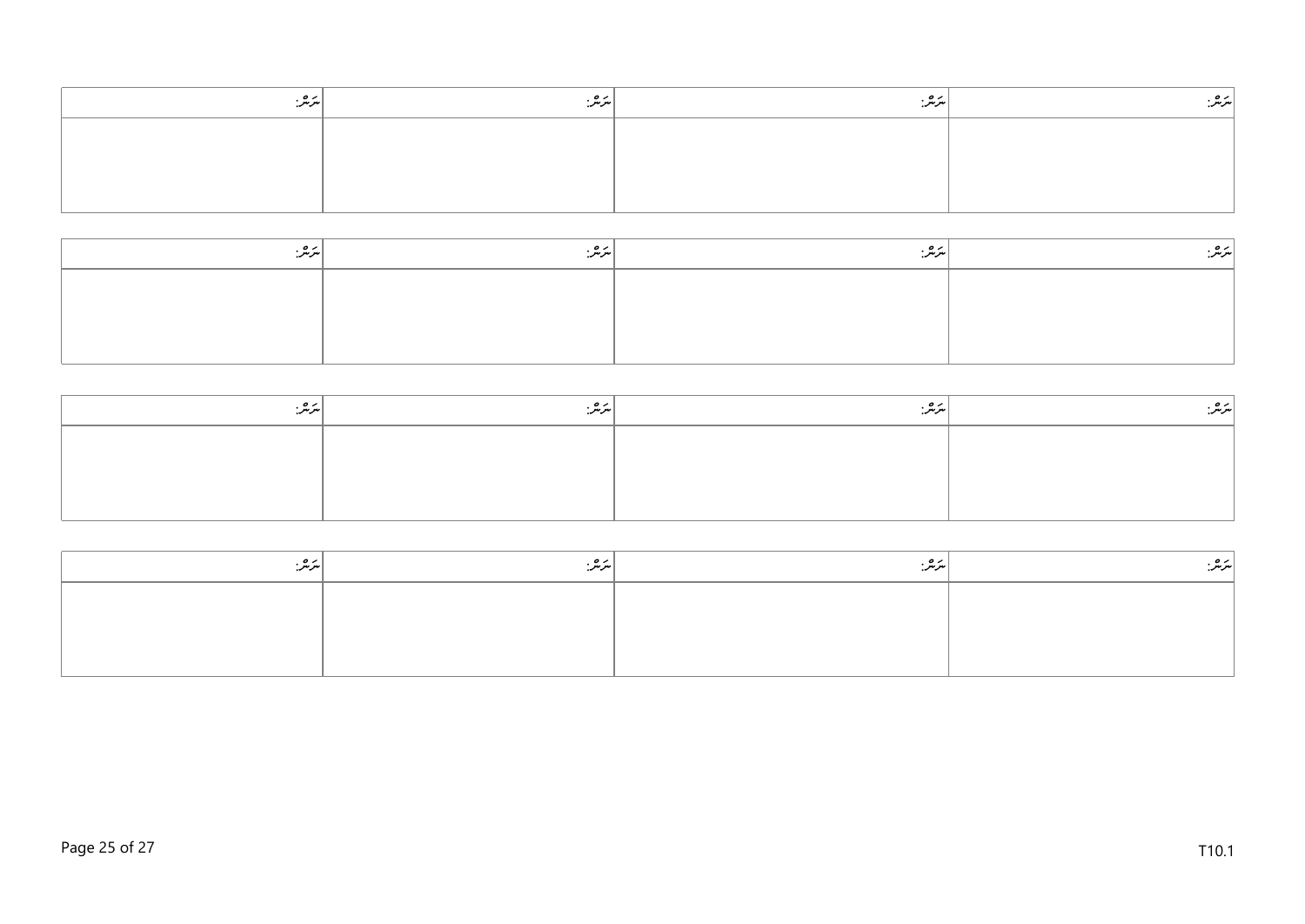| ير هو . | $\overline{\phantom{a}}$ | يرمر | لتزمثن |
|---------|--------------------------|------|--------|
|         |                          |      |        |
|         |                          |      |        |
|         |                          |      |        |

| ئىرتىر: | $\sim$<br>ا سرسر . | يئرمثر | o . |
|---------|--------------------|--------|-----|
|         |                    |        |     |
|         |                    |        |     |
|         |                    |        |     |

| الترنثر: | ' مرتكز: | الترنثر: | .,<br>سرسر. |
|----------|----------|----------|-------------|
|          |          |          |             |
|          |          |          |             |
|          |          |          |             |

|  | . ه |
|--|-----|
|  |     |
|  |     |
|  |     |